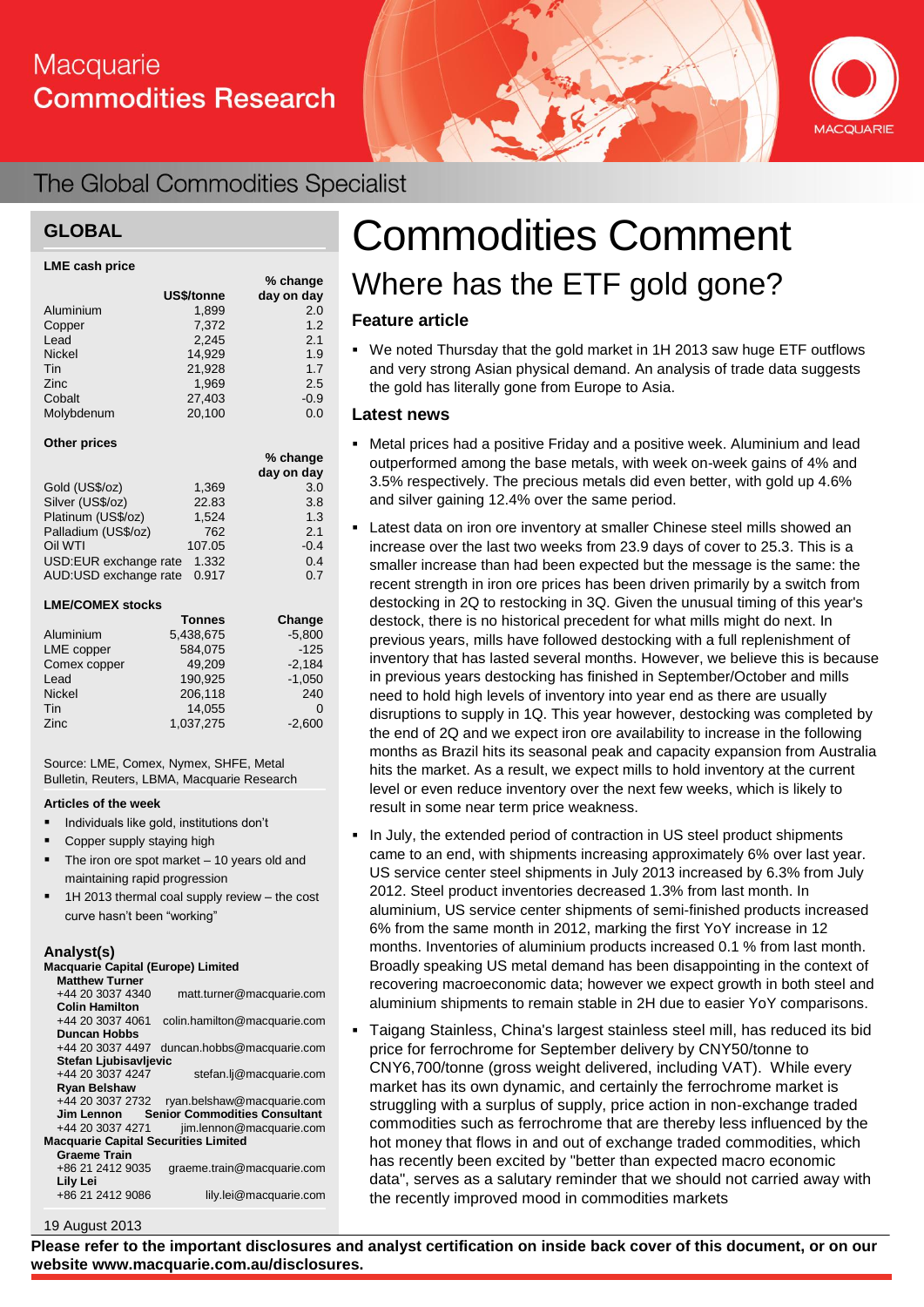# **Where has the ETF sold gold gone?**

- As gold ETFs saw huge outflows in the first half of the year, we are often asked where that gold has gone. An analysis of the UK"s trade data, where the most important gold ETFs vault their metal, shows huge flows of gold to Switzerland. From there we assume it is transformed into different products to be sent onto higher-paying end consumers in Asia.
- In 2012 the UK exported 92t of gold to Switzerland. In just one month of 2013, May, it exported 240t and over 1H 2013 it has exported 797t (fig 1), equivalent to 30% of *annual* gold mine production. The value of these 1H 2013 gold exports was nearly £25bn (\$37bn).
- The UK does not have gold mines, so where has it all come from? The obvious source is the gold exchange-traded funds (ETFs), most of which hold their gold holdings in London vaults, and which saw huge outflows in 1H 2013. Fig 2 shows a good correlation between these outflows – which we estimate were nearly 500t over the same period – and the UK"s exports, with a one-month lead  $time<sup>1</sup>$ .
- And why is it going to Switzerland? Two explanations make sense. One would be that investors have decided to switch their gold investments from ETFs to allocated deposit accounts, which are often held in Switzerland. The World Gold Council suggests this happened in 1H 2013. But a bigger factor, we think, is that the gold bars from ETFs have gone to Switzerland, where most of the world"s gold refining capacity is, to be remelted into different size bars and coins and then sold on end consumers, predominantly in Asia, specifically China and India.



#### **Fig 1 UK monthly exports of gold to Switzerland, tonnes**





- Press reports and our own discussions with Swiss gold refineries suggest their business was very strong in 1H 2013, and as we reported in Thursday"s *[Commodities Comment,](https://www.macquarieresearch.com/rp/d/r/publication.do?pub_id=7210872&file_name=MacquarieCommoditiesComment160813xe157335.pdf&uid=MzkyNTc&)* in 1H 2013 Asian physical demand soared.
- Trade data also backs up this movement of gold Hong Kong customs reported imports of gold from Switzerland of 370t in 1H 2013, up 284t on 1H 2103 (fig 3), while Indian imports from Switzerland appear to have risen by more than 100t YoY.
- It is not really very surprising that the gold has found its way from vaults in London (and most likely the US and Switzerland) to Asia via Swiss refineries. We have repeatedly noted that gold ETFs are part of the physical gold market and if investors don"t want the gold it has to go somewhere else. And as fig 4 shows, the Chinese are simply willing to pay more for it.

1

<sup>1</sup> The level of UK exports was higher than the ETF outflows, which can be explained by normal flows, non-ETF investment liquidation and ETF/Comex liquidation in the US being moved to Switzerland via London.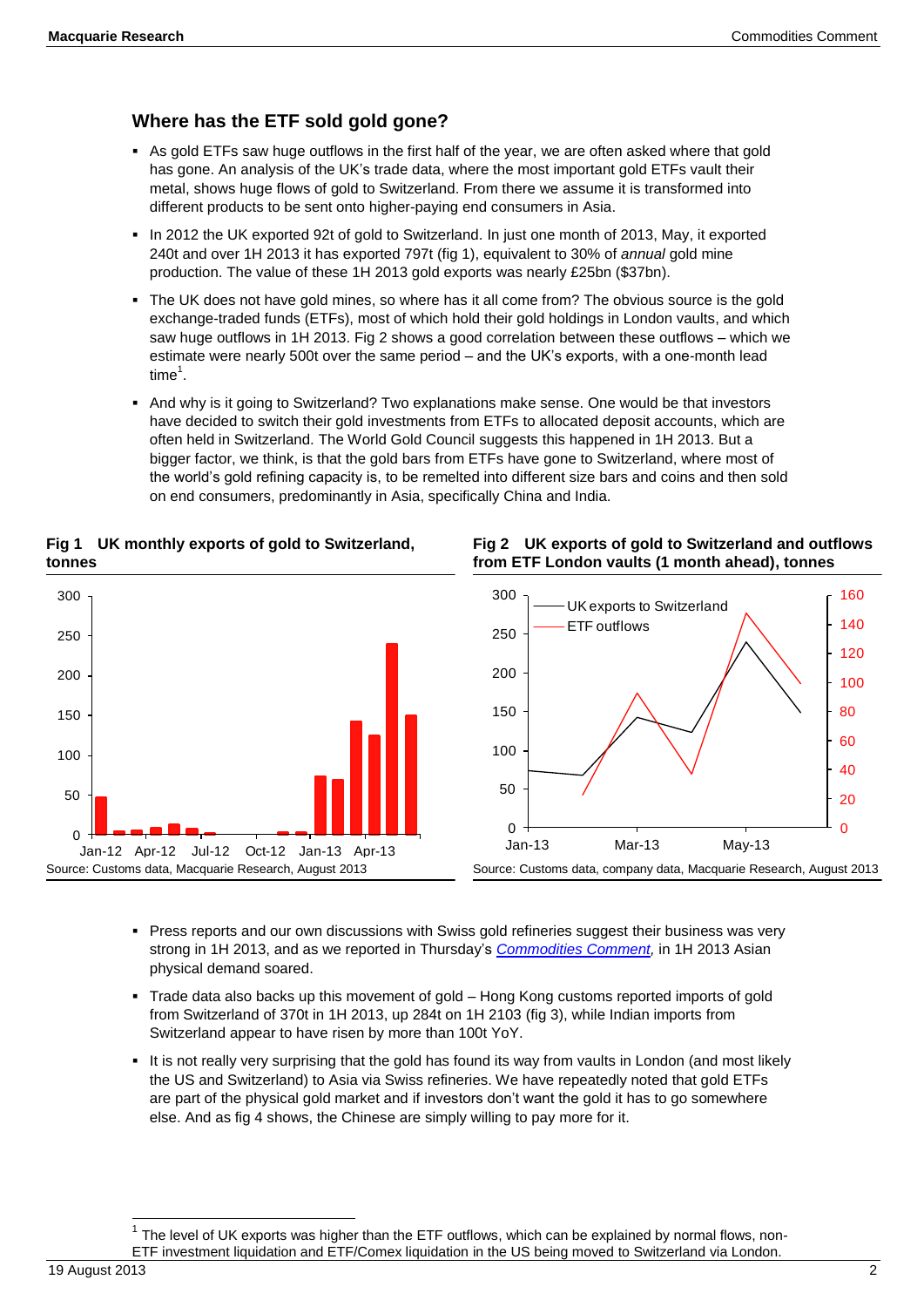**Fig 3 Hong Kong imports gold from Switzerland, tonnes**



**Fig 4 Premium Shanghai gold price over London gold price, \$/oz (rolling 1m average)**

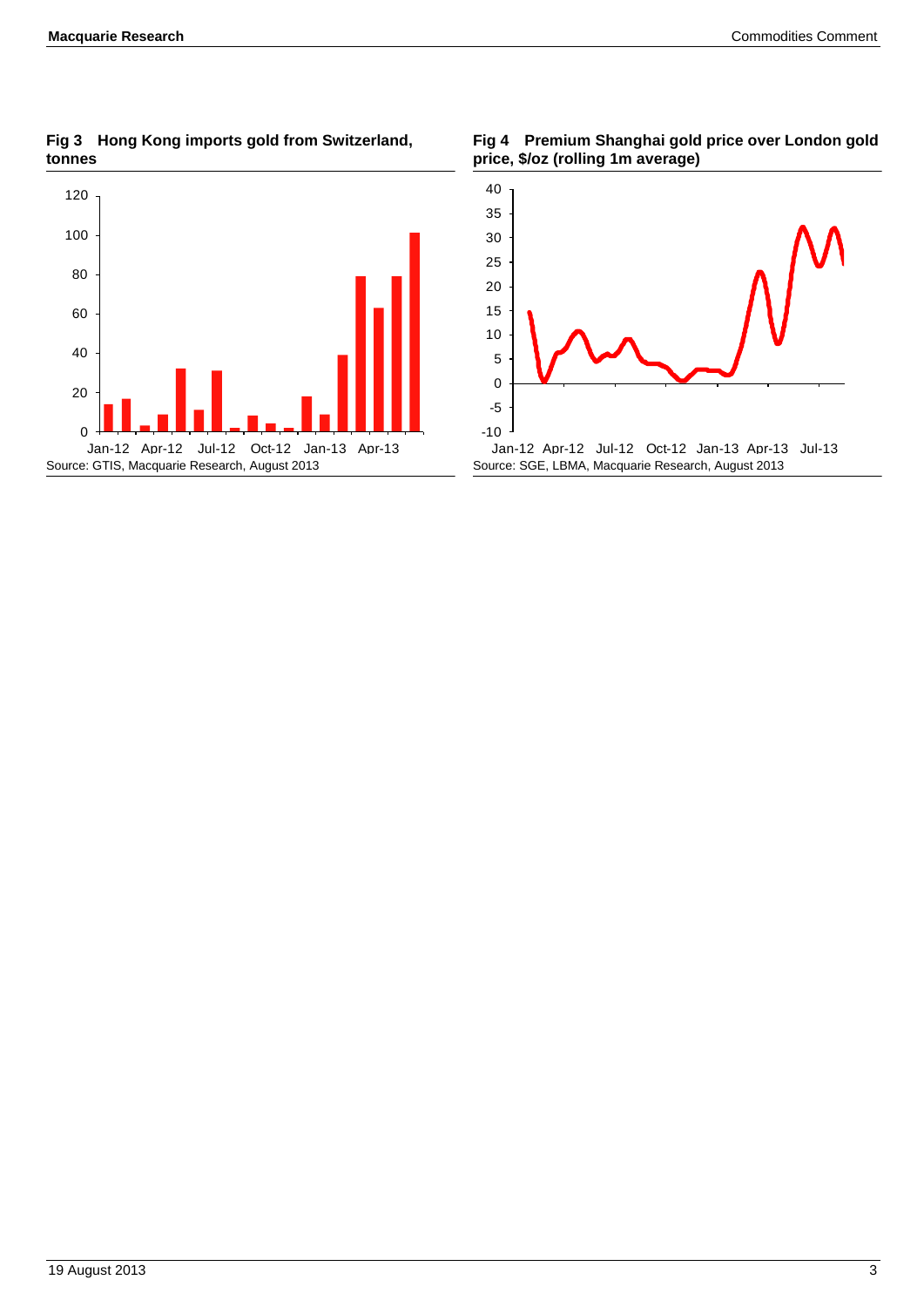| <b>Commodities Prices</b>                                                                         |                 |           |            |           |           |            |                 |  |  |  |  |  |
|---------------------------------------------------------------------------------------------------|-----------------|-----------|------------|-----------|-----------|------------|-----------------|--|--|--|--|--|
|                                                                                                   | Closing price * |           |            |           |           |            |                 |  |  |  |  |  |
|                                                                                                   | 16-Aug-13       | 16-Aug-13 | 15-Aug-13  | 15-Aug-13 | % ch. day | 2013 YTD   | <b>Ave 2012</b> |  |  |  |  |  |
|                                                                                                   | US\$/tonne      | US¢/lb    | US\$/tonne | US¢/lb    | on day    | US\$/tonne | US\$/tonne      |  |  |  |  |  |
| <b>LME Cash</b>                                                                                   |                 |           |            |           |           |            |                 |  |  |  |  |  |
| Aluminium                                                                                         | 1,899           | 86        | 1,861      | 84        | 2.0       | 1,901      | 2,018           |  |  |  |  |  |
| Aluminium Alloy                                                                                   | 1,786           | 81        | 1,770      | 80        | 0.9       | 1,816      | 1,918           |  |  |  |  |  |
| <b>NAASAC</b>                                                                                     | 1,860           | 84        | 1,850      | 84        | 0.6       | 1,842      | 2,000           |  |  |  |  |  |
| Copper                                                                                            | 7,372           | 334       | 7,282      | 330       | 1.2       | 7,463      | 7,950           |  |  |  |  |  |
| Lead                                                                                              | 2,245           | 102       | 2,199      | 100       | 2.1       | 2,162      | 2,061           |  |  |  |  |  |
| <b>Nickel</b>                                                                                     | 14,929          | 677       | 14,654     | 665       | 1.9       | 15,844     | 17,527          |  |  |  |  |  |
| Tin                                                                                               | 21,928          | 995       | 21,555     | 978       | 1.7       | 22,169     | 21,092          |  |  |  |  |  |
| Zinc                                                                                              | 1,969           | 89        | 1,921      | 87        | 2.5       | 1,926      | 1,946           |  |  |  |  |  |
| Cobalt                                                                                            | 27,403          | 1,243     | 27,652     | 1,254     | $-0.9$    | 27,316     | 29,115          |  |  |  |  |  |
| Molybdenum                                                                                        | 20,100          | 912       | 20,100     | 912       | 0.0       | 24,358     | 28,249          |  |  |  |  |  |
| <b>LME 3 Month</b>                                                                                |                 |           |            |           |           |            |                 |  |  |  |  |  |
| Aluminium                                                                                         | 1,945           | 88        | 1.908      | 87        | 1.9       | 1.939      | 2.050           |  |  |  |  |  |
| Aluminium Alloy                                                                                   | 1,815           | 82        | 1,800      | 82        | 0.8       | 1,837      | 1,944           |  |  |  |  |  |
| <b>NAASAC</b>                                                                                     | 1,890           | 86        | 1,880      | 85        | 0.5       | 1,866      | 2,044           |  |  |  |  |  |
| Copper                                                                                            | 7,400           | 336       | 7,309      | 332       | 1.2       | 7,493      | 7,946           |  |  |  |  |  |
| Lead                                                                                              | 2,250           | 102       | 2,207      | 100       | 1.9       | 2,175      | 2,073           |  |  |  |  |  |
| <b>Nickel</b>                                                                                     | 15,000          | 680       | 14,725     | 668       | 1.9       | 15,919     | 17,595          |  |  |  |  |  |
| Tin                                                                                               | 21,950          | 996       | 21,585     | 979       | 1.7       | 22,188     | 21,104          |  |  |  |  |  |
| Zinc                                                                                              | 2,006           | 91        | 1,960      | 89        | 2.4       | 1,956      | 1,964           |  |  |  |  |  |
| Cobalt                                                                                            | 27,500          | 1,247     | 27,750     | 1,259     | $-0.9$    | 27,548     | 29,146          |  |  |  |  |  |
| Molybdenum                                                                                        | 20,100          | 912       | 20,100     | 912       | 0.0       | 24,358     | 28,253          |  |  |  |  |  |
| * LME closing price - 1700 hrs London time. Year-to-date averages calculated from official fixes. |                 |           |            |           |           |            |                 |  |  |  |  |  |
| Gold - London PM Fix (US\$/oz)                                                                    |                 | 1,369     |            | 1,330     | 3.0       | 1,493      | 1,669           |  |  |  |  |  |
| Silver - London AM Fix (US\$/oz)                                                                  |                 | 22.83     |            | 22.00     | 3.8       | 25.79      | 31.16           |  |  |  |  |  |
| Platinum - London PM Fix (US\$/oz)                                                                |                 | 1,524     |            | 1,504     | 1.3       | 1,530      | 1,548           |  |  |  |  |  |
| Palladium - London PM Fix (US\$/oz)                                                               |                 | 762       |            | 746       | 2.1       | 724        | 647             |  |  |  |  |  |
| Oil WTI - NYMEX latest (US\$/bbl)                                                                 |                 | 107.05    |            | 107.51    | $-0.4$    | 95.24      | 94.13           |  |  |  |  |  |
| EUR : USD exchange rate - latest                                                                  |                 | 1.332     |            | 1.327     | 0.4       | 1.312      | 1.286           |  |  |  |  |  |
| AUD: USD exchange rate - latest                                                                   |                 | 0.917     |            | 0.911     | 0.7       | 1.003      | 1.036           |  |  |  |  |  |

# **Friday 16 August 2013**

| <b>Exchange Stocks</b> |           |           |                          |                |           |           |            |  |  |  |  |  |
|------------------------|-----------|-----------|--------------------------|----------------|-----------|-----------|------------|--|--|--|--|--|
|                        |           |           | Change since last report |                | Cancelled | $End-12$  | Ch. since  |  |  |  |  |  |
| (tonnes)               | 16-Aug-13 | 15-Aug-13 | Volume                   | <b>Percent</b> | warrants  | stocks    | end-12     |  |  |  |  |  |
| <b>LME Aluminium</b>   | 5.438.675 | 5.444.475 | $-5.800$                 | $-0.1%$        | 2.060.400 | 5.210.050 | 228,625    |  |  |  |  |  |
| Shanghai Aluminium     | 334.033   | 349,179   | $-15,146$                | $-4.3%$        |           | 442.295   | $-108,262$ |  |  |  |  |  |
| <b>Total Aluminium</b> | 5,772,708 | 5,793,654 | $-20,946$                | $-0.4%$        |           | 5,652,345 | 120,363    |  |  |  |  |  |
| <b>LME Copper</b>      | 584,075   | 584,200   | $-125$                   | 0.0%           | 310,650   | 320,050   | 264,025    |  |  |  |  |  |
| Comex Copper           | 49,209    | 51,393    | $-2,184$                 | $-4.2%$        |           | 64,059    | $-14,850$  |  |  |  |  |  |
| Shanghai Copper        | 161.891   | 151.148   | 10.743                   | 7.1%           |           | 204.773   | $-42.882$  |  |  |  |  |  |
| <b>Total Copper</b>    | 795,175   | 786,741   | 8,434                    | 1.1%           |           | 588,882   | 206,293    |  |  |  |  |  |
| LME Zinc               | 1,037,275 | 1,039,875 | $-2,600$                 | $-0.3%$        | 605,650   | 1,220,750 | $-183,475$ |  |  |  |  |  |
| Shanghai Zinc          | 258,147   | 259,806   | $-1,659$                 | $-0.6%$        |           | 310,731   | $-52,584$  |  |  |  |  |  |
| <b>Total Zinc</b>      | 1,295,422 | 1,299,681 | $-4,259$                 | $-0.3%$        |           | 1,531,481 | $-236,059$ |  |  |  |  |  |
| <b>LME Lead</b>        | 190,925   | 191,975   | $-1,050$                 | $-0.5%$        | 97,925    | 320,325   | $-129,400$ |  |  |  |  |  |
| Shanghai Lead          | 103.583   | 108.993   | $-5,410$                 | $-5.0%$        |           | 74.981    | 28.602     |  |  |  |  |  |
| <b>Total Lead</b>      | 294,508   | 300,968   | $-6,460$                 | $-2.1%$        |           | 395,306   | $-100.798$ |  |  |  |  |  |
| Aluminium Alloy        | 67,840    | 68,000    | $-160$                   | $-0.2%$        | 2.540     | 87,740    | $-19,900$  |  |  |  |  |  |
| <b>NASAAC</b>          | 111,880   | 111,840   | 40                       | 0.0%           | 35,300    | 147,180   | $-35,300$  |  |  |  |  |  |
| Nickel                 | 206,118   | 205.878   | 240                      | 0.1%           | 36.402    | 139.908   | 66.210     |  |  |  |  |  |
| Tin                    | 14,055    | 14,055    | $\mathbf 0$              | 0.0%           | 4,315     | 12,825    | 1,230      |  |  |  |  |  |

Source: Comex, LBMA, LME, Nymex, Reuters, SHFE, Macquarie Research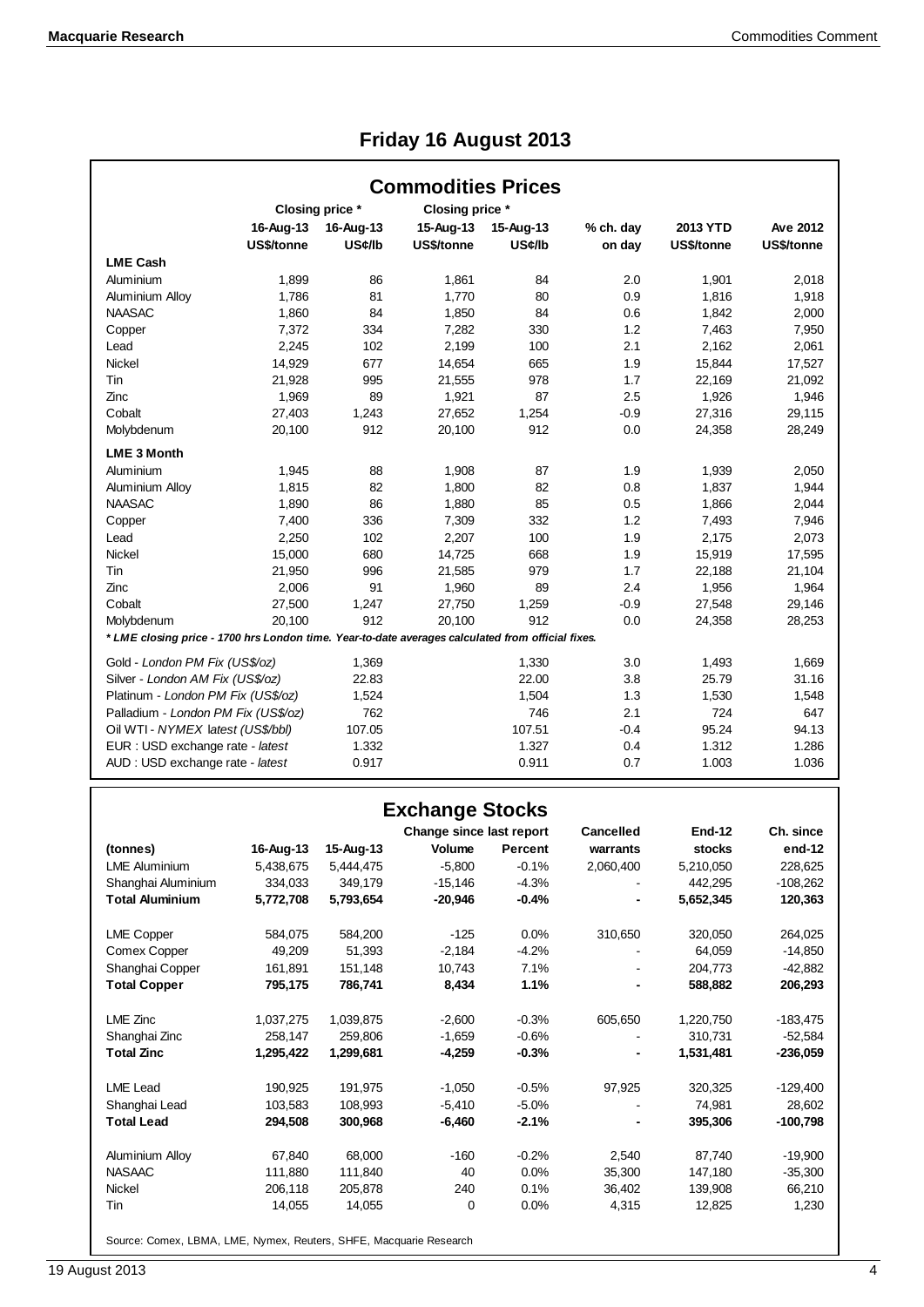| LME metal prices (%)       | Cash      | 3-Month  |
|----------------------------|-----------|----------|
| Aluminium                  | 4.0%      | 4.0%     |
| <b>Aluminium Alloy</b>     | 0.4%      | 0.3%     |
| <b>NAASAC</b>              | 1.2%      | 1.5%     |
| Copper                     | 1.6%      | 1.7%     |
| Lead                       | 3.5%      | 3.2%     |
| <b>Nickel</b>              | 2.2%      | 2.2%     |
| Tin                        | $-0.6%$   | $-0.6%$  |
| Zinc                       | 3.3%      | 3.2%     |
| Cobalt                     | 4.1%      | 3.8%     |
| Molybdenum                 | 0.0%      | 0.0%     |
| Other prices (%)           |           |          |
| Gold                       | 4.6%      |          |
| Silver                     | 12.4%     |          |
| Platinum                   | 2.1%      |          |
| Palladium                  | 3.1%      |          |
| Oil WTI                    | 1.3%      |          |
| EUR : USD exchange rate    | $-0.2%$   |          |
| AUD: USD exchange rate     | $-0.2%$   |          |
| <b>Exchange stocks</b>     | tonnes    | %        |
| LME aluminium              | $-24,675$ | $-0.5%$  |
| Shanghai aluminium         | $-15,146$ | $-4.3%$  |
| <b>Total aluminium</b>     | $-39,821$ | $-0.7%$  |
| LME copper                 | $-10,425$ | $-1.8%$  |
| Comex copper               | $-7,554$  | $-13.3%$ |
| Shanghai copper            | 10,743    | 7.1%     |
| <b>Total copper</b>        | $-7,236$  | $-0.9%$  |
| LME zinc                   | $-10,600$ | $-1.0%$  |
| Shanghai zinc              | $-1,659$  | $-0.6%$  |
| <b>Total zinc</b>          | $-12,259$ | $-0.9%$  |
| LME lead                   | $-8,350$  | $-4.2%$  |
| Shanghai lead              | $-5,410$  | $-5.0%$  |
| <b>Total lead</b>          | $-13,760$ | $-4.5%$  |
| <b>LME</b> aluminium alloy | 1,240     | 1.9%     |
| <b>LME NAASAC</b>          | $-1,380$  | $-1.2%$  |
| <b>LME</b> nickel          | 2,094     | 1.0%     |
| <b>LME</b> tin             | 305       | 2.2%     |

# **Summary of changes, week ended 16 August**

Source: Comex, LBMA, LME, Nymex, Reuters, SHFE, Macquarie Research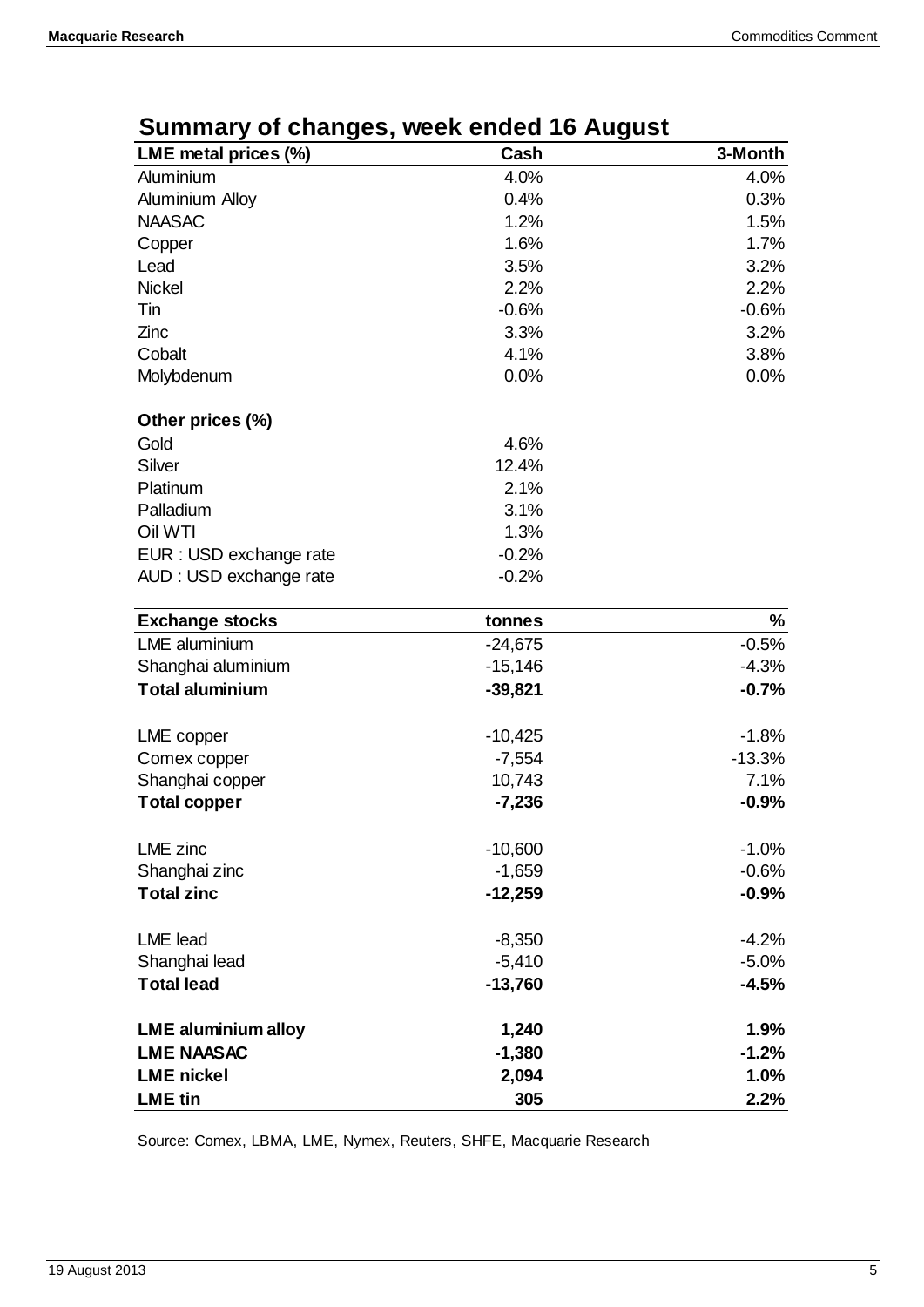| <b>Bulk Commodities</b>                 | 3-6 month view | <b>Supply Growth</b> | Demand        | <b>Prices</b> | Inventory    |                                                                                                                                                        |
|-----------------------------------------|----------------|----------------------|---------------|---------------|--------------|--------------------------------------------------------------------------------------------------------------------------------------------------------|
| <b>Coking Coal</b>                      | OK             | Poor                 | <b>Stable</b> | Up            | Low          | Disappointing compared to expectations. Q4 contract set to<br>follow Q3 at <\$150/t                                                                    |
| <b>Steel</b>                            | OK             | OK                   | <b>Stable</b> | <b>Stable</b> | <b>Mixed</b> | Chinese real estate offering hope, but still too many exports in<br>global markets. US prices looking exposed                                          |
| Iron ore                                | Poor           | OK                   | <b>Stable</b> | Up            | Low          | Unlike peers, inventories remain low. \$120/t a fair price for H2,<br>though current price looks stretched                                             |
| <b>Thermal Coal</b>                     | OK             | <b>Strong</b>        | Good          | <b>Stable</b> | <b>Mixed</b> | Supply cuts starting to take hold, but limited upside                                                                                                  |
| <b>Base Metals</b>                      | 3-6 month view | <b>Supply Growth</b> | <b>Demand</b> | <b>Prices</b> | Inventory    |                                                                                                                                                        |
| Tin                                     | Good           | Poor                 | <b>Stable</b> | Up            | Low          | Chinese imports look set to rise - good time to enter this market                                                                                      |
| Copper                                  | Poor           | <b>Strong</b>        | <b>Stable</b> | Up            | <b>Mixed</b> | Rapid inventory build has shaken confidence. Demand is stable,<br>but 2014 looks concerning from S-D perspective                                       |
| Uranium                                 | Good           | Poor                 | <b>Weak</b>   | <b>Stable</b> | <b>High</b>  | High inventories ex-China continue to overhang the market,<br>though forthcoming WNA conference could offer positive catalyst                          |
| Lead                                    | OK             | <b>Strong</b>        | <b>Stable</b> | Up            | <b>Mixed</b> | Moving back towards its seasonally strong period                                                                                                       |
| <b>Aluminium</b>                        | OK             | <b>Strong</b>        | Good          | Up            | <b>High</b>  | Big question now is the LME warehouse unwind. Fundamentally<br>an underperformer, but cyclically could benefit as China<br>becomes more rational.      |
| Zinc                                    | Poor           | OK                   | <b>Stable</b> | Up            | <b>High</b>  | Further downside is needed to solve the concentrate surplus<br>problem                                                                                 |
| <b>Nickel</b>                           | <b>OK</b>      | <b>Strong</b>        | Good          | Up            | <b>High</b>  | Price is now putting big pressure on NPI and other high cost<br>operations. Market is in surplus, but supply adjustment should<br>bring some stability |
| <b>Precious Metals</b>                  | 3-6 month view | <b>Supply Growth</b> | Demand        | <b>Prices</b> | Inventory    |                                                                                                                                                        |
| Platinum                                | Poor           | Poor                 | Weak          | Up            | Low          | Low inventories at the mine level, but what happens when the<br>new ETF stops buying?                                                                  |
| Palladium                               | OK             | Poor                 | <b>Stable</b> | Up            | Low          | Supply still poor while auto data remains robust                                                                                                       |
| Gold                                    | OK             | Poor                 | <b>Weak</b>   | Up            | <b>High</b>  | The rebalancing we called for has only partly taken place. Back<br>to trading on macro data                                                            |
| Source: Macquarie Research, August 2013 |                |                      |               |               |              |                                                                                                                                                        |

# **Commodity Matrix – 3-6 month view**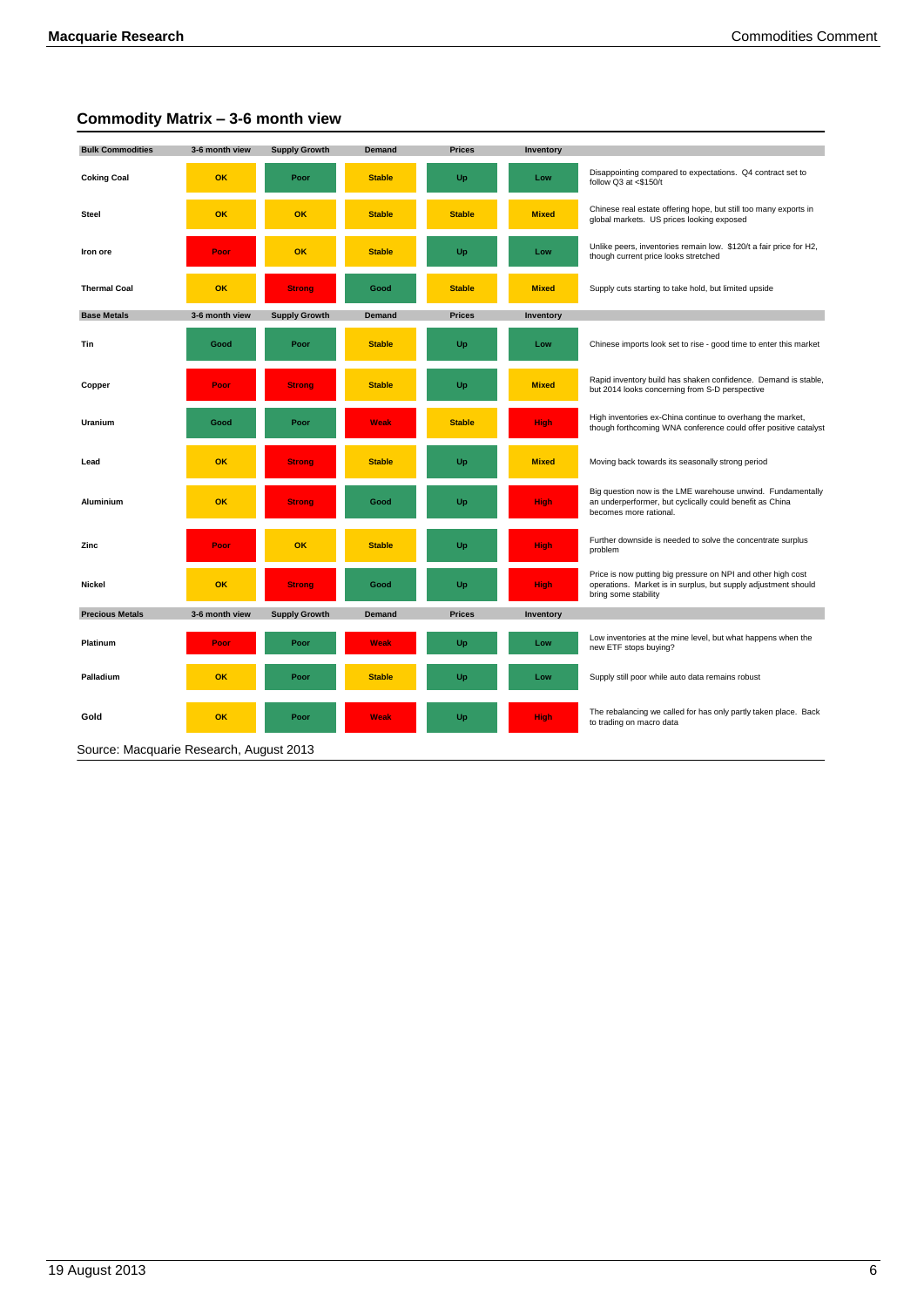|                     | 12-month view                           | 3-5 year view  |                                                                                                                                                                                                                 |
|---------------------|-----------------------------------------|----------------|-----------------------------------------------------------------------------------------------------------------------------------------------------------------------------------------------------------------|
| <b>Coking Coal</b>  | <b>Neutral</b>                          | Good           | Despite 2012 woes, the lack of supply growth potential sets it apart in<br>the bulks. \$180/t a medium-term norm                                                                                                |
| <b>Steel</b>        | Poor                                    | Poor           | Global steel market continues to suffer with chronic overcapacity, which<br>will take years to restructure                                                                                                      |
| Iron ore            | <b>Neutral</b>                          | Poor           | Supply is set to grow, though will underperform expectations. Has more<br>longevity than thought, but price trajectory should be trending down                                                                  |
| <b>Thermal Coal</b> | Poor                                    | <b>Neutral</b> | Demand is not a problem, but on paper plenty of supply to keep up.                                                                                                                                              |
| <b>Commodity</b>    | 12-month view                           | 3-5 year view  |                                                                                                                                                                                                                 |
| Tin                 | Good                                    | Good           | Differentiated due the the lack of large, scaleable supply which keeps<br>market fundamentals tight into medium term                                                                                            |
| Copper              | Poor                                    | Good           | Market looks in surplus H2 2013 and 2014. However, steep gradient at<br>the top end of the cost curve is underestimated offering sustained<br>pricing > \$7,500/t                                               |
| Uranium             | Poor                                    | Good           | The market will need more primary uranium supply - just not yet. In the<br>interim any sustained pullback in Chinese imports is a big risk                                                                      |
| Lead                | <b>Neutral</b>                          | Good           | Demand outlook ok if not stellar, but ex-China mine supply struggling to<br>cope                                                                                                                                |
| <b>Aluminium</b>    | Poor                                    | Poor           | Do not underestimate the negative impact of LME Warehousing rule<br>changes                                                                                                                                     |
| Zinc                | Poor                                    | <b>Neutral</b> | Fundamentally, set to run a large surplus for the next 2 years. Mine<br>supply issues offer medium-term hope, but near term more influenced<br>by LME rules                                                     |
| <b>Nickel</b>       | <b>Neutral</b>                          | Good           | Plentiful nickel ore and NPI capacity set to see a surplus, however zero<br>Indonesian rick currently priced in                                                                                                 |
| <b>Commodity</b>    | 12-month view                           | 3-5 year view  |                                                                                                                                                                                                                 |
| <b>Platinum</b>     | <b>Neutral</b>                          | Good           | South African supply expectations remain too high for 2013, while<br>prices need to trade higher to incentivise new supply                                                                                      |
| <b>Palladium</b>    | Good                                    | Good           | Emerging market auto demand offers more demand support than peer<br>platinum, while supply problems are the same                                                                                                |
| Gold                | <b>Neutral</b>                          | <b>Neutral</b> | Gold continues to trade at a decent premium to both cost support and<br>historical norms, even post sell-off. Medium-term outlook poor until<br>jewellery demand rises sufficiently to offset investor fatigue. |
|                     | Source: Macquarie Research, August 2013 |                |                                                                                                                                                                                                                 |

# **Commodity Matrix – Longer term view**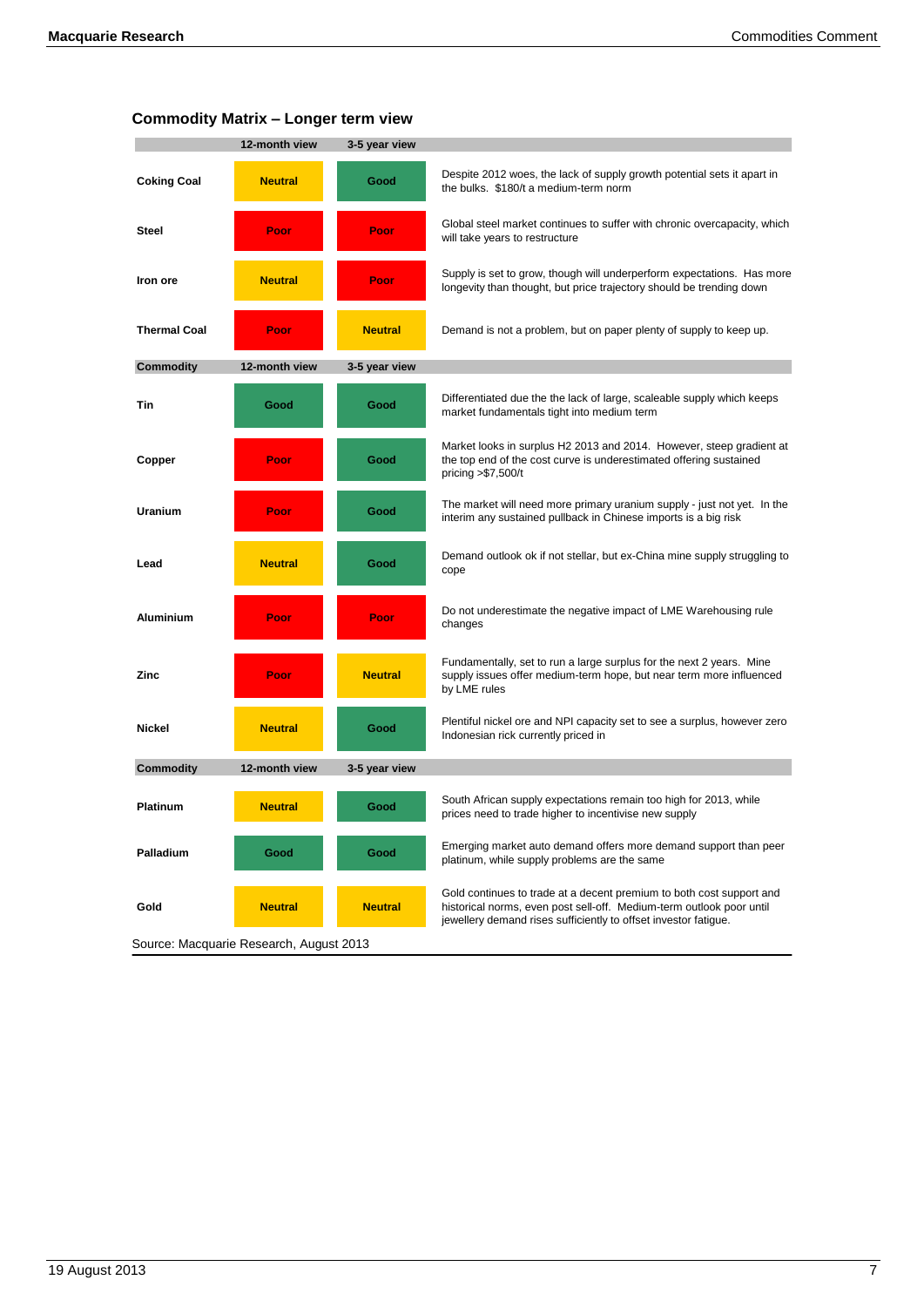# **Macquarie commodity price forecasts**

|                                                       | Unit                 | 2012<br>CY | 2013<br>Q1     | 2013<br>Q2     | 2013<br>Q <sub>3</sub> | 2013<br>Q <sub>4</sub> | 2013<br>CY | 2014<br>CY | 2015<br>CY | 2016<br>CY | 2017<br>CY | 2018<br>CY | LT \$2012           |
|-------------------------------------------------------|----------------------|------------|----------------|----------------|------------------------|------------------------|------------|------------|------------|------------|------------|------------|---------------------|
| Copper                                                | \$/tonne             | 7,950      | 7,935          | 7,144          | 6.850                  | 6.800                  | 7,182      | 6.550      | 6.800      | 7,525      | 7,875      | 7,875      | 6,504               |
| <b>Aluminium</b>                                      | \$/tonne             | 2,018      | 2,003          | 1,833          | 1,800                  | 1,850                  | 1,872      | 1,900      | 2,200      | 2,400      | 2,500      | 2,550      | 2,200               |
| Zinc                                                  | \$/tonne             | 1,946      | 2,058          | 1,875          | 1,850                  | 1.900                  | 1,921      | 2,088      | 2,300      | 2,300      | 2,250      | 2,250      | 1,875               |
| <b>Nickel</b>                                         | \$/tonne             | 17,527     | 17,318         | 14,945         | 14,000                 | 14,500                 | 15,191     | 15,500     | 19,500     | 24,000     | 27,000     | 27,000     | 24,251              |
| Lead                                                  | \$/tonne             | 2,061      | 2,302          | 2,053          | 2,050                  | 2,100                  | 2,126      | 2,175      | 2,400      | 2,250      | 2,200      | 2,200      | 1,875               |
| Tin                                                   | \$/tonne             | 21.092     | 24,135         | 20,887         | 21,000                 | 22,000                 | 22,005     | 21,625     | 21,125     | 21,125     | 22,625     | 26,750     | 20,000              |
|                                                       |                      | 2012       | 2013           | 2013           | 2013                   | 2013                   | 2013       | 2014       | 2015       | 2016       | 2017       |            | 2018 LT \$2012      |
|                                                       | Unit                 | CY         | Q1             | Q2             | Q <sub>3</sub>         | Q4                     | CY         | CY         | CY         | CY         | CY         | CY         |                     |
| <b>Manganese ore</b>                                  | \$/mtu CIF           | 4.9        | 5.4            | 5.8            | 5.5                    | 5.5                    | 5.6        | 5.9        | 6.5        | 6.0        | 6.0        | 5.5        | 5.0                 |
| FeCr (EU contract)                                    | c/lb                 | 121        | 113            | 127            | 113                    | 115                    | 117        | 118        | 130        | 135        | 130        | 130        | 115                 |
| Molybdenum oxide<br>Cobalt (99.8%)                    | $$$ /lb<br>\$/lb     | 13<br>14   | 11<br>12       | 11<br>13       | 11<br>14               | 11<br>14               | 11<br>13   | 14<br>13   | 16<br>15   | 15<br>15   | 16<br>15   | 16<br>15   | 15<br>13            |
| <b>Steel - Average HRC</b>                            | \$/tonne             | 653        | 640            | 597            | 595                    | 598                    | 607        | 628        | 630        | 629        | 629        | 629        | 590                 |
| Steel Scrap - average #1HMS                           | \$/tonne             | 380        | 369            | 332            | 313                    | 343                    | 339        | 338        | 333        | 313        | 293        | 293        | 262                 |
|                                                       |                      |            |                |                |                        |                        |            |            |            |            |            |            |                     |
|                                                       |                      | 2012       | 2013           | 2013           | 2013                   | 2013                   | 2013       | 2014       | 2015       | 2016       | 2017       | 2018       | LT \$2012           |
|                                                       | Unit                 | CY         | Q1             | Q2             | Q <sub>3</sub>         | Q4                     | CY         | CY         | CY         | CY         | CY         | CY         | Long term           |
| Iron ore - Australian fines                           | c/mtu fob            | 196        | 227            | 190            | 173                    | 188                    | 194        | 187        | 171        | 161        | 144        | 144        | 110                 |
| Iron ore - Australian lump                            | c/mtu fob            | 206        | 238            | 204            | 187                    | 200                    | 207        | 202        | 187        | 176        | 159        | 159        | 130                 |
| Spot 62% Fe iron ore China                            | \$/t cfr             | 130        | 148            | 126            | 115                    | 125                    | 129        | 125        | 115        | 110        | 100        | 100        | 80                  |
|                                                       |                      | 2012       | 2013           | 2013           | 2013                   | 2013                   | 2013       | 2014       | 2015       | 2016       | 2017       | 2018       | LT \$2012           |
|                                                       | Unit                 | CY         | Q1             | Q <sub>2</sub> | Q <sub>3</sub>         | Q4                     | CY         | CY         | CY         | CY         | CY         | CY         | Long term           |
| <b>Thermal coal - Australian Spot</b>                 | \$/t fob             | 97         | 93             | 86             | 82                     | 82                     | 86         | 86         | 90         | 90         | 90         | 95         | 80                  |
| Thermal coal - S. African Spot                        | \$/t fob             | 92         | 85             | 81             | 79                     | 79                     | 81         | 84         | 88         | 88         | 88         | 88         | 80                  |
| Thermal coal - JFY contract                           | \$/t fob             | 115        | 115            | 95             | 95                     | 95                     | 95         | 90         | 96         | 95         | 95         | 100        | 85                  |
| Hard coking coal                                      | \$/t fob             | 210        | 165            | 172            | 145                    | 145                    | 157        | 179        | 200        | 200        | 200        | 200        | 155                 |
| Semi-soft coking coal                                 | \$/t fob             | 140        | 120            | 122            | 105                    | 105                    | 113        | 123        | 130        | 130        | 130        | 130        | 105                 |
| <b>LV PCI coal</b><br><b>Coke - China export spot</b> | \$/t fob<br>\$/t fob | 153<br>425 | 124<br>287     | 141<br>252     | 122<br>230             | 122<br>230             | 127<br>250 | 143<br>298 | 150<br>310 | 150<br>310 | 150<br>310 | 150<br>310 | 120<br>270          |
|                                                       |                      |            |                |                |                        |                        |            |            |            |            |            |            |                     |
|                                                       | Unit                 | 2012       | 2013           | 2013           | 2013                   | 2013                   | 2013       | 2014       | 2015       | 2016       | 2017       | 2018       | LT \$2012           |
|                                                       |                      | CY         | Q <sub>1</sub> | Q <sub>2</sub> | Q <sub>3</sub>         | Q4                     | CY         | CY         | CY         | CY         | CY         |            | <b>CY Long term</b> |
| Gold                                                  | \$/oz                | 1,669      | 1,632          | 1,412          | 1,200                  | 1,300                  | 1,386      | 1,294      | 1,288      | 1,390      | 1,440      | 1,473      | 1,250               |
| Silver                                                | S/OZ                 | 31         | 30             | 23             | 19                     | 20                     | 23         | 19         | 19         | 21         | 22         | 23         | 18                  |
| Platinum                                              | S/OZ                 | 1.548      | 1.634          | 1.464          | 1.285                  | 1.400                  | 1.446      | 1.569      | 1.819      | 1.900      | 1,906      | 1.975      | 1.800               |
| Palladium                                             | S/OZ                 | 647        | 740            | 712            | 725                    | 710                    | 722        | 785        | 838        | 875        | 900        | 950        | 800                 |
| <b>Uranium spot</b>                                   | $$$ /lb              | 49         | 53             | 52             | 51                     | 49                     | 42         | 53         | 63         | 70         | 70         | 70         | 60                  |

Source: CRU, LME, McCloskey, Metal Bulletin, Platts, TEX Report, Macquarie Research, August 2013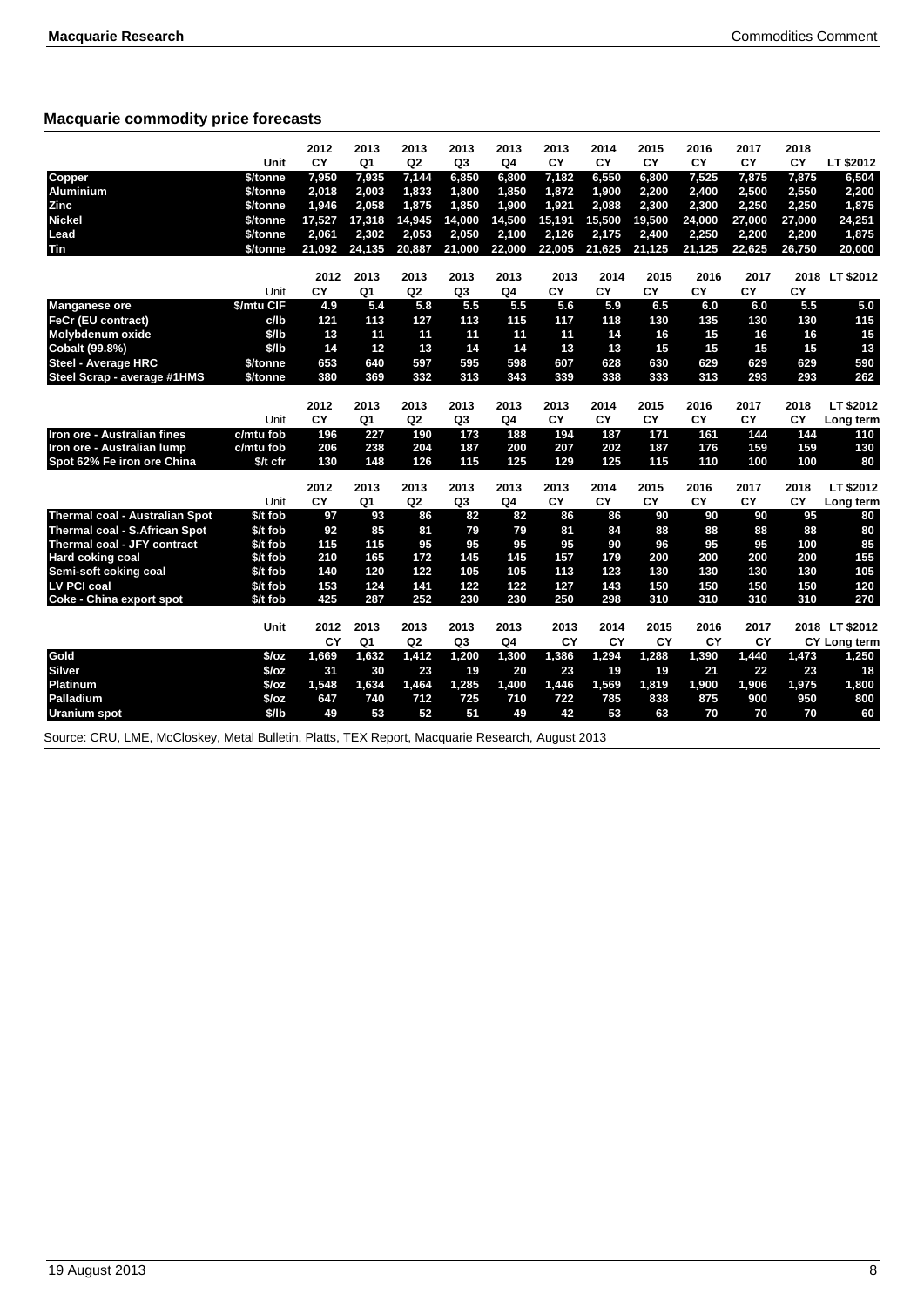# **Chinese Macro and Production Data**

| Growth % change year-on-year<br>Macro-economic indicators |          | Jul-12 Aug-12 | Sep-12   |          | Oct-12 Nov-12 Dec-12 |          | $Jan-13$ | Feb-13   | Mar-13   | Apr-13   | May-13   | <b>Jun-13</b> | 2013 YTD |
|-----------------------------------------------------------|----------|---------------|----------|----------|----------------------|----------|----------|----------|----------|----------|----------|---------------|----------|
| GDP (Gross domestic product)                              |          |               | 7.4%     |          |                      | 7.9%     |          |          | 7.7%     |          |          | 7.5%          |          |
| Industrial production                                     | 9.2%     | 8.9%          | 9.2%     | 9.6%     | 10.1%                | 10.3%    | 9.9%     | 9.9%     | 8.9%     | 9.3%     | 9.2%     | 9.2%          | 9.4%     |
| PMI                                                       | 50.1     | 49.2          | 49.8     | 50.2     | 50.6                 | 50.6     | 50.4     | 50.1     | 50.9     | 50.6     | 50.8     | 50.1          | 50.5     |
| Money supply growth (M2)                                  | 13.9%    | 13.5%         | 14.8%    | 14.1%    | 13.9%                | 13.8%    | 15.9%    | 15.2%    | 15.7%    | 16.1%    | 15.8%    | 14.0%         | 15.4%    |
| Consumer price index (inflation)                          | 1.8%     | 2.0%          | 1.9%     | 1.7%     | 2.0%                 | 2.5%     | 2.0%     | 3.2%     | 2.1%     | 2.4%     | 2.1%     | 2.7%          | 2.4%     |
| Ex-factory price index (PPI)                              | $-2.9%$  | $-3.5%$       | $-3.6%$  | $-2.8%$  | $-2.2%$              | $-1.9%$  | $-1.6%$  | $-1.6%$  | $-1.9%$  | $-2.6%$  | $-2.9%$  | $-2.7%$       | $-2.2%$  |
| Fixed asset investment - total urban                      | 20.5%    | 19.3%         | 23.0%    | 22.3%    | 19.8%                | 18.7%    | 21.8%    | 21.8%    | 22.4%    | 20.7%    | 20.7%    | 20.9%         | 21.3%    |
| Retail sales                                              | 13.1%    | 13.2%         | 14.2%    | 14.5%    | 14.9%                | 15.2%    | 12.3%    | 12.3%    | 12.6%    | 12.8%    | 12.9%    | 13.3%         | 12.7%    |
| Exports                                                   | 1.0%     | 2.6%          | 9.7%     | 11.4%    | 2.8%                 | 14.0%    | 24.9%    | 21.7%    | 10.0%    | 14.6%    | 0.9%     |               | 18.3%    |
| Imports                                                   | 5.7%     | $-2.7%$       | 2.3%     | 2.2%     | $-0.1%$              | 6.0%     | 29.0%    | $-14.9%$ | 14.2%    | 16.6%    | 0.0%     | $-0.9%$       | 6.7%     |
|                                                           |          |               |          |          |                      |          |          |          |          |          |          |               |          |
| <b>Sector indicators</b>                                  |          |               |          |          |                      |          |          |          |          |          |          |               |          |
| Fixed asset investment in:                                |          |               |          |          |                      |          |          |          |          |          |          |               |          |
| Coal mining/processing                                    | 3.0%     | 18.8%         | $-5.1%$  | $-8.0%$  | $-10.9%$             | 2.4%     | $-4.7%$  | $-4.7%$  | $-16.0%$ | 1.8%     | 6.0%     | $-2.9%$       | $-2.7%$  |
| Iron ore mining                                           | 28.9%    | 29.4%         | 26.2%    | 8.6%     | 6.0%                 | 31.3%    | 12.2%    | 12.2%    | 1.9%     | 13.3%    | $-10.6%$ | 23.5%         | 8.1%     |
| Non-ferrous mining                                        | 19.5%    | $-12.8%$      | 33.1%    | $-5.3%$  | $-0.2%$              | $-22.6%$ | 25.4%    | 25.4%    | $-3.6%$  | $-6.7\%$ | $-0.5%$  | 19.7%         | 8.1%     |
| <b>Steel</b>                                              | 21.2%    | 44.2%         | 7.9%     | 37.5%    | 16.2%                | 35.6%    | 1.9%     | 1.9%     | 11.9%    | 6.3%     | $-2.6%$  | 1.3%          | 3.1%     |
| Non-ferrous melting/rolling                               | 13.2%    | 23.9%         | 20.1%    | 16.1%    | 12.0%                | 1.5%     | 29.0%    | 29.0%    | 32.5%    | 38.5%    | 28.3%    | 11.0%         | 25.4%    |
| Metal product manufacturing                               | 23.8%    | 19.6%         | 23.6%    | 4.1%     | 12.6%                | 14.0%    | 21.8%    | 21.8%    | 27.3%    | 12.2%    | 21.3%    | 5.8%          | 17.2%    |
| Power and thermal supply                                  | 7.9%     | 18.4%         | 15.2%    | 12.8%    | $-0.3%$              | $-12.0%$ | 14.1%    | 14.1%    | 8.2%     | 6.8%     | 1.2%     | 17.0%         | 10.2%    |
| Real estate                                               | 15.8%    | 20.0%         | 20.6%    | 21.6%    | 31.8%                | 21.0%    | 24.8%    | 24.8%    | 21.5%    | 24.9%    | 21.0%    | 20.5%         | 22.6%    |
| Floor space of buildings under construction (3MM/         | $-13.5%$ | $-7.4%$       | $-9.6%$  | $-3.3%$  | $-7.6%$              | 1.8%     | 14.0%    | 14.7%    | 17.0%    | 18.8%    | 20.4%    | 6.1%          | 15.5%    |
| Floor space of buildings sold (3MMA)                      | $-0.4%$  | 6.1%          | 6.0%     | 9.2%     | 15.3%                | 10.9%    | 11.8%    | 9.9%     | 37.1%    | 35.8%    | 31.1%    | 23.5%         | 28.7%    |
| Power/coal indicators                                     |          |               |          |          |                      |          |          |          |          |          |          |               |          |
| Electric power production                                 | 2.1%     | 2.7%          | 1.5%     | 6.4%     | 7.9%                 | 7.6%     | 0.0%     | $-13.7%$ | 2.1%     | 6.2%     | 4.1%     | 6.0%          | 5.6%     |
| of which thermal                                          | $-4.5%$  | $-6.3%$       | $-8.2%$  | $-1.8%$  | 4.9%                 | 5.6%     | 0.0%     | $-16.9%$ | $-0.5%$  | 4.2%     | 3.7%     | 4.9%          | 6.5%     |
| Production of power generating equipment                  | $-24.1%$ | $-11.5%$      | $-8.3%$  | 22.0%    | $-18.6%$             | 1.8%     |          |          |          |          |          |               |          |
| Cement production                                         | 4.4%     | 7.2%          | 10.2%    | 10.2%    | 6.9%                 | 3.8%     | 39.9%    | $-16.8%$ | 4.3%     | 9.3%     | 9.3%     | 9.8%          | 8.6%     |
| Fertilizer production                                     | 18.5%    | 37.3%         | 23.8%    | 17.7%    | 22.1%                | 26.9%    | 9.7%     | $-0.1%$  | 19.0%    | 15.6%    | 4.4%     | 2.5%          | 8.5%     |
| Pig iron production                                       | 2.3%     | $-0.4%$       | 1.6%     | 5.8%     | 12.0%                | 6.0%     | 8.2%     | 6.8%     | 7.1%     | 6.8%     | 6.6%     | 4.7%          | 6.7%     |
|                                                           |          |               |          |          |                      |          |          |          |          |          |          |               |          |
| Production of metal-containing products                   | 1.0%     | $-1.8%$       | $-0.3%$  | 3.5%     | 0.6%                 | 8.8%     |          |          |          |          |          | 9.4%          |          |
| Copper semis                                              |          |               |          |          |                      |          | 50.4%    | $-8.5%$  | 19.8%    | 17.6%    | 23.9%    |               | 17.0%    |
| Aluminium semis                                           | 8.7%     | 11.8%         | 15.3%    | 17.0%    | 16.4%                | 28.0%    | 25.1%    | 3.6%     | 33.1%    | 33.8%    | 30.8%    | 30.2%         | 26.7%    |
| Air conditioners                                          | $-18.0%$ | 1.9%          | 13.7%    | 31.0%    | 17.9%                | 25.2%    | $-33.0%$ | $-33.0%$ | 24.3%    | 3.8%     | $-13.6%$ | 15.9%         | 2.3%     |
| <b>White Goods</b>                                        | 1.4%     | 3.0%          | 8.2%     | $-2.0%$  | 7.8%                 | 5.8%     | 29.4%    | $-14.9%$ | 13.5%    | 11.6%    | 22.6%    | 9.6%          | 12.2%    |
| Power cables                                              | 15.5%    | 13.2%         | 19.3%    | 10.7%    | 11.5%                | 19.0%    | 26.5%    | $-17.5%$ | $-21.3%$ | 0.1%     | 9.0%     | 1.0%          | 14.1%    |
| Electric motors                                           | $-4.8%$  | $-5.8%$       | $-7.5%$  | $-4.5%$  | $-2.5%$              | 1.9%     | $-15.2%$ | $-15.2%$ | 4.7%     | 1.5%     | 3.7%     | 5.5%          | 6.5%     |
| Electric driven tools                                     | 8.2%     | 8.3%          | $-14.5%$ | 9.7%     | 30.3%                | 27.1%    | $-6.6%$  | $-6.6%$  | $-24.1%$ | $-13.4%$ | $-7.8%$  | $-8.9%$       | $-3.4%$  |
| <b>Electrical instruments</b>                             | 19.5%    | 23.6%         | 4.8%     | 2.8%     | 1.5%                 | $-5.3%$  | $-32.1%$ | $-32.1%$ | 6.0%     | 12.4%    | 2.3%     | 11.1%         | 3.5%     |
| Computers                                                 | $-13.1%$ | $-8.5%$       | $-4.6%$  | 21.1%    | 25.8%                | 4.8%     | $-18.0%$ | $-18.0%$ | 3.4%     | 5.4%     | $-3.8%$  | 5.0%          | $-1.4%$  |
| Colour TVs                                                | 4.0%     | 3.6%          | 15.1%    | 18.9%    | 6.2%                 | $-2.7%$  | $-19.8%$ | $-19.8%$ | 3.1%     | 1.4%     | 5.4%     | 4.1%          | 7.3%     |
| <b>Transport production</b>                               |          |               |          |          |                      |          |          |          |          |          |          |               |          |
| Cars (sedans)                                             | 12.1%    | 10.8%         | 9.6%     | 8.2%     | 8.1%                 | 7.9%     | 0.0%     | $-11.9%$ | 14.2%    | 15.5%    | 12.2%    | 13.1%         | 16.7%    |
| Buses                                                     | 7.2%     | $-3.7%$       | 0.8%     | 1.2%     | $-6.9%$              | $-3.3%$  | 0.0%     | $-19.4%$ | 0.0%     | $-15.0%$ | $-3.9%$  | $-16.7%$      | $-1.5%$  |
| Motor vehicle                                             | $-6.9%$  | $-4.5%$       | $-1.7%$  | 2.2%     | $-1.9%$              | $-0.6%$  | 0.0%     | $-19.0%$ | 8.6%     | 2.9%     | 6.1%     | 4.2%          | 2.3%     |
| Tractors                                                  | $-1.9%$  | 9.6%          | 10.9%    | 12.4%    | 10.8%                | 8.4%     | 23.1%    | $-16.8%$ | 31.6%    | 43.5%    | 76.6%    | 68.8%         | 33.5%    |
| Railway engines                                           | $-3.3%$  | $-51.1%$      | $-33.9%$ | $-31.9%$ | $-54.3%$             | $-33.6%$ | $-29.3%$ | $-60.5%$ | $-52.4%$ | $-35.8%$ | $-37.7%$ | $-60.9%$      | $-48.3%$ |
| <b>Boats</b>                                              | $-37.1%$ | $-20.0%$      | $-48.6%$ | 17.0%    | $-17.5%$             | $-30.8%$ | $-6.1%$  | $-17.9%$ | $-13.5%$ | $-25.1%$ | $-28.4%$ | $-49.0%$      | $-26.6%$ |
|                                                           |          |               |          |          |                      |          |          |          |          |          |          |               |          |
| Source: NBS, Macquarie Research, August 2013              |          |               |          |          |                      |          |          |          |          |          |          |               |          |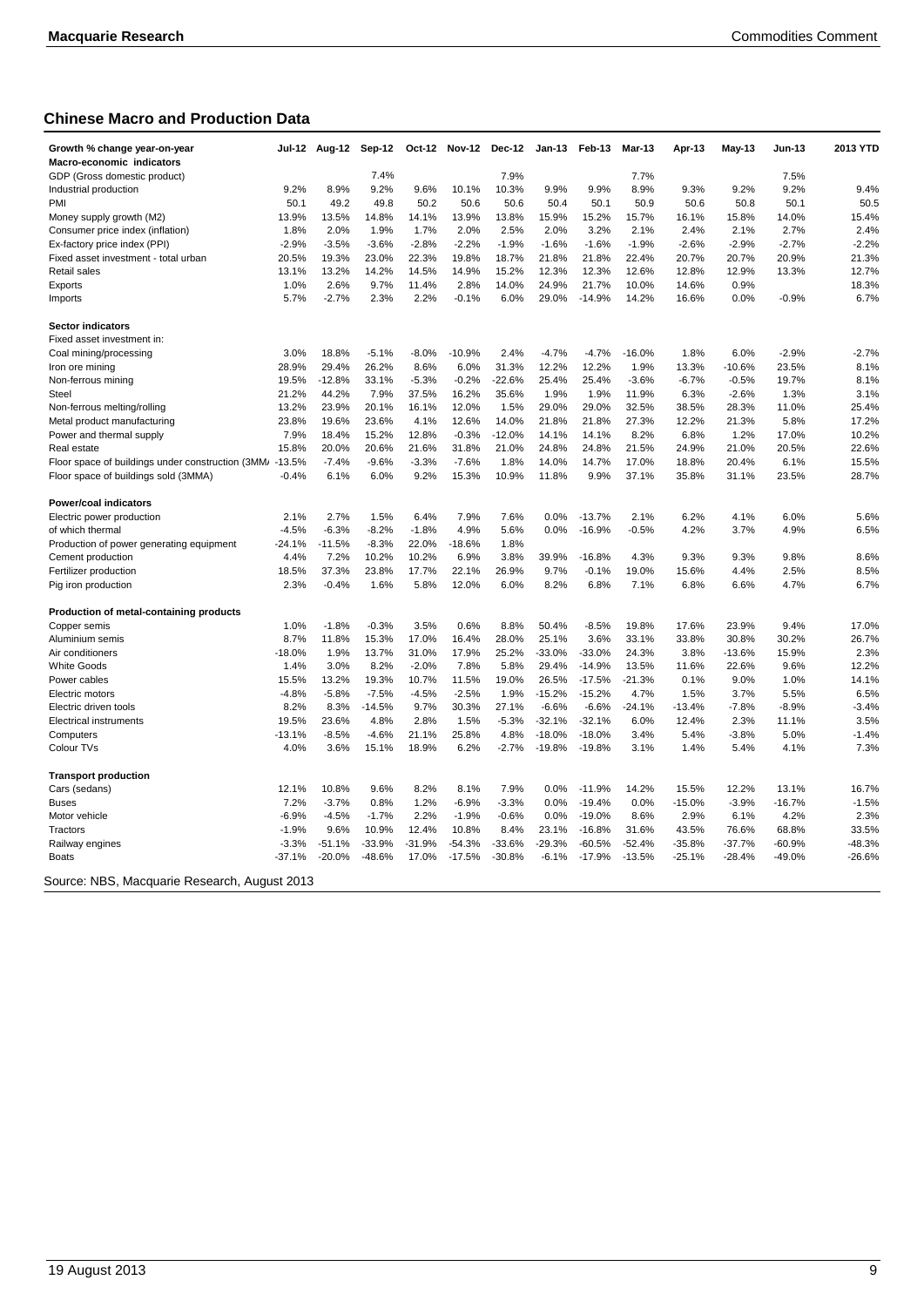# **Articles of the Week**

# **Individuals like gold, institutions don't (in second quarter)**

- Gold in 2Q 2013 was popular with retail consumers and investors, especially in Asia, but not institutional investors and central banks, latest World Gold Council/Thomson Reuters GFMS data<sup>2</sup> suggests.
- 2Q 2013 was one of the most momentous quarterly periods for the gold price in history, with the gold price falling 25% during that period, its worst performance on record. We know that exchange-traded fund (ETF) investors sold in huge amounts –WGC/GFMS estimate an outflow of 402t, compared with zero change in 2Q 2012 – but how did the rest of the market react?
- **Supply from other sources was 62t lower.** 
	- $\Rightarrow$  This was mainly down to a far lower rate of scrap generation, just 308t, down 81t from the 389t seen in 2Q 2012. The chief cause of this was the sharply lower gold price but also, WGC/GFMS say, because there was less "distress selling" from hard-up individuals in developed economies.
	- $\Rightarrow$  In contrast mine supply increased to 732t in 2Q 2013, 25t higher YoY. Most of the gain was estimated to have come from Chinese mines. However WGC/GFMS estimate producers continued to buy back hedges – which reduces the amount of gold that hits the market – and by 15t, 7t more than in 2Q 2012.
- Demand excluding ETFs was estimated to be 303t higher.
	- $\Rightarrow$  Jewellery fabrication was estimated up 170t YoY, a gain of 40%, with jewellery consumption rising a slightly smaller 155t, up 37%. Of this Indian demand rose by 63t and 51% (to 188t) and China gained 53t and 54%, to 153 $t^3$  (Hong Kong, counted separately, bought 12t, up 66%).
	- $\Rightarrow$  Outpacing even jewellery was bar and coin investment demand, seen as up 222t YoY, and 78% higher. Again India (up 66t YoY) and China (up 75t YoY) were the key regions, but demand is estimated as rising in every country of the world except France.
	- $\Rightarrow$  But the official sector disappointed, with central bank buying down 90t YoY, a decline of 56%.
- This leaves an increase in "OTC investment and stocks" of 115t, 37t higher YoY. The WGC suggest this reflects the opening of some private accounts in Asia or Japan, and the switching of some gold from ETFs to private accounts, although it is also a balancing item and we suggest it could reflect unwanted stock build elsewhere.

| <b>Supply</b>                                                                     | 2Q 2013 | 2Q 2012 | <b>YoY Tonnes</b> | YoY %  |
|-----------------------------------------------------------------------------------|---------|---------|-------------------|--------|
| Mine production                                                                   | 732     | 707     | 25                | 4%     |
| Net producer Hedging                                                              | 15      | 8       |                   | 88%    |
| <b>Total mine supply</b>                                                          | 717     | 699     | 18                | 3%     |
| Scrap                                                                             | 308     | 389     | 81                | $-21%$ |
| <b>Total supply</b>                                                               | 1,026   | 1,088   | 62                | $-6%$  |
| Demand                                                                            |         |         |                   |        |
| Jewellery                                                                         | 593     | 423     | 170               | 40%    |
| Technology                                                                        | 104     | 103     |                   | 1%     |
| Bar and coin investment                                                           | 508     | 286     | 222               | 78%    |
| Central bank net purchases                                                        | 71      | 161     | 90                | $-56%$ |
| <b>Total demand (excluding ETFs)</b>                                              | 1,276   | 973     | 303               | 31%    |
| ETF flows (negative means outflow)                                                | 402     |         | 402               | n/a    |
| OTC investment and stock flows                                                    | 152     | 115     | 37                | 32%    |
| Average gold price                                                                | \$1,415 | \$1,610 | $-$195$           | $-12$  |
| Source: World Gold Council/Thompson Reuters GFMS, Macquarie Research, August 2013 |         |         |                   |        |

## **Fig 1 Gold supply & demand, 2Q 2013 and 2012, tonnes, and YoY change, tonnes and %**

 2 For the report: http://www.gold.org/investment/research/regular\_reports/gold\_demand\_trends/ <sup>3</sup> We think this might even understate Chinese jewellery demand in 2Q 2013. The China Gold Association reported jewellery demand of 205t, up 80% YoY, and our analysis of jewellery retail sales suggests an even higher amount.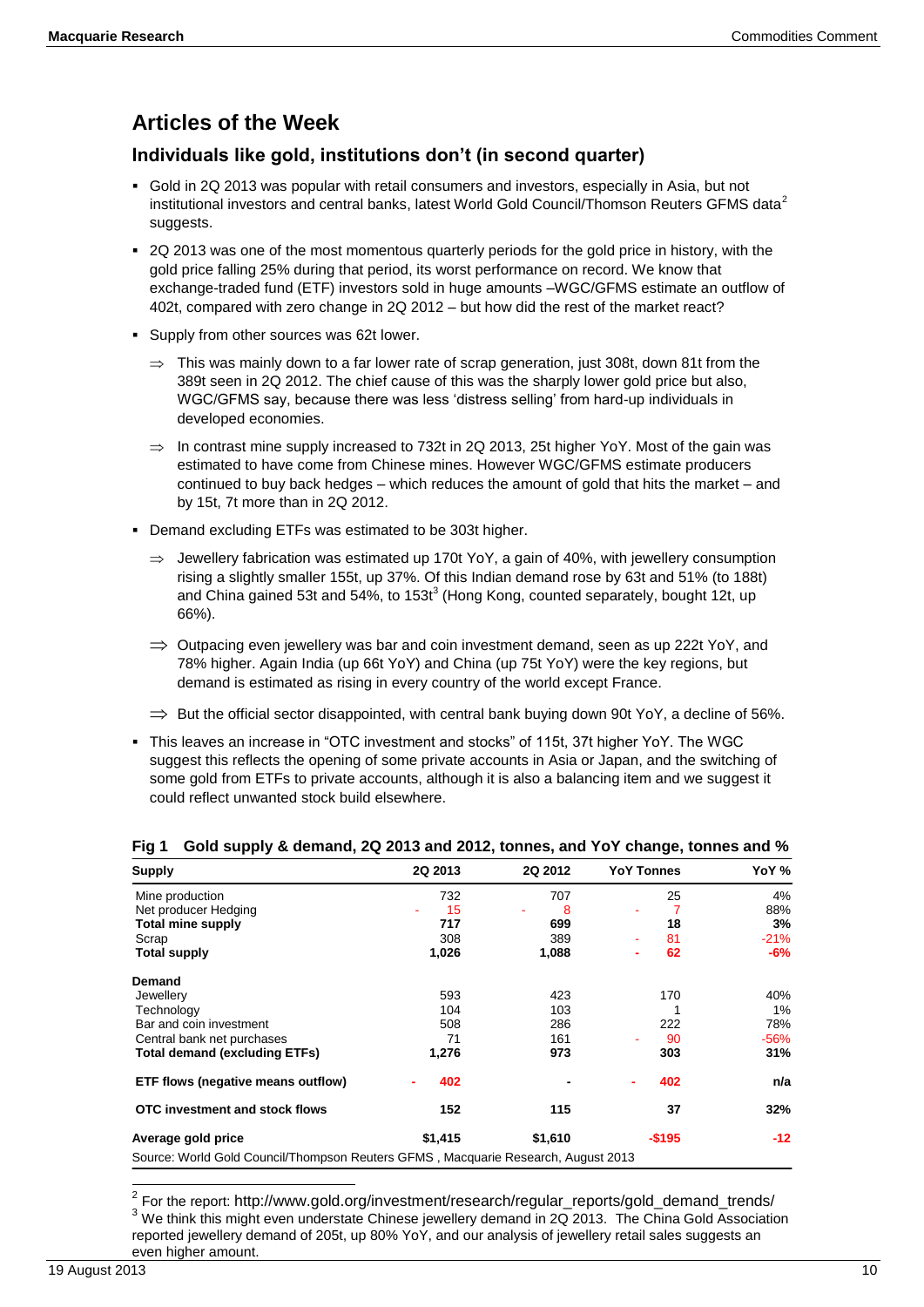- So what have we learnt about 2Q and what does this data tell us about the outlook for gold? After all that large institutional selling was met by strong jewellery demand or retail investment demand is not that newsworthy – the sold gold has to go somewhere and the gold price falls to make it happen. But we would highlight:
	- $\Rightarrow$  Mine supply continues to increase despite the low price. It was always unlikely that miners would react to the price collapse with cuts in production straight away; indeed some have increased production. However the WGC suggests that mine supply might start to fall from the end of 2013.
	- $\Rightarrow$  Jewellery demand seems very price elastic a 12% fall in the YoY price saw a 40% increase in fabrication, 37% in consumption. This means the dollar spend on jewellery rose quite substantially. This might overstate the true price elasticity, however, given all gold jewellery has some investment component, and hence the quarterly change in price (a larger 25%) and future price expectations might have been more relevant.
	- $\Rightarrow$  Similarly retail investors in bars and coins appear to have a very different outlook for gold (or a different time horizon) than institutional investors in ETFs. Bar and coin demand rose 78%, ETFs saw outflows of over 400t. One explanation might be different local conditions (such as inflation or interest rates) means gold investment looks a better bet in some countries and currencies than it does for dollar-based investors (although US bar and coin investment doubled).
	- $\Rightarrow$  Central banks appear to have reacted negatively to the price fall, reducing purchase substantially. These transactions are lumpy and it is hard to draw conclusions from one quarter"s data – but the WGC did reduce its forecast for full year purchases to 300-350t, down from an earlier forecast of 400t and an estimate of well over 500t in 2012.
	- $\Rightarrow$  The gold market is increasingly reliant on India and China. Together those countries accounted for 68% of the increase in jewellery and bar and coin demand YoY, and their share of demand rose from 46% of the world in 2Q 2012 to 54% in 2Q 2013. With the Indian government"s efforts to reduce consumption only beginning to take effect in 2Q this must be a concern going forward.
	- $\Rightarrow$  Price outlook is still very much dependent on ETF flows. Given this it is a positive sign that the GLD ETF, responsible for 63% of the 671t of outflows seen in the first seven months of 2013, has seen consecutive inflows of metal in the last week (on 9 August and 14 August), the first time this has happened since December 2012.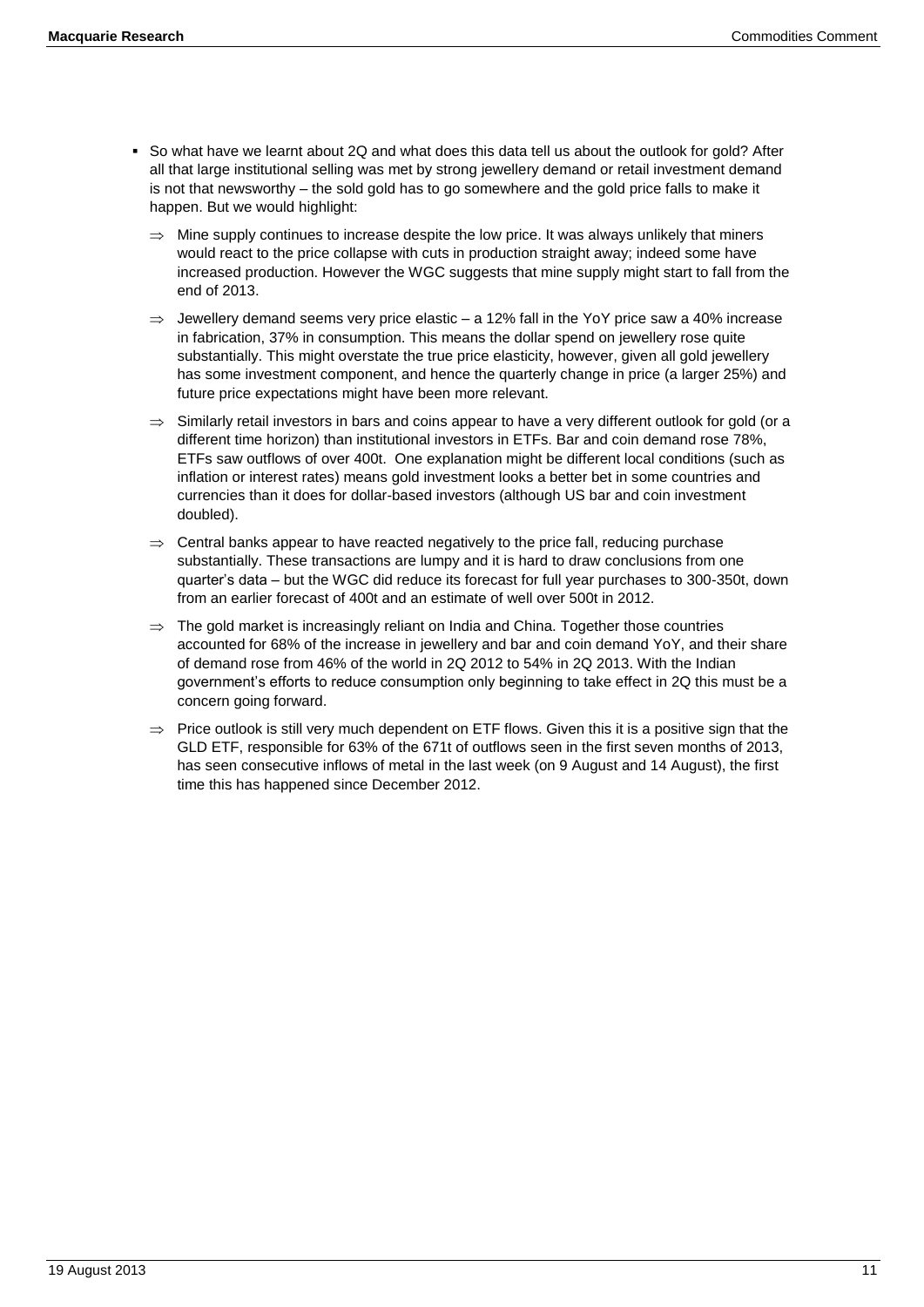# **Copper supply staying high**

 The latest copper company production reports show mine supply growth remains on track to achieve 4% growth this year, double the ten-year average growth rate of 2%. The pace of supply growth looks set to increase further over the next twelve months as new mines come online and we expect this will keep the copper market firmly in surplus, with total global inventory expected to reach 3.3Mt in 2014 (8 weeks of demand) vs. the current level of 2.4Mt (6 weeks of demand).





Source: Cochilco, ICSG, Peruvian central bank, USGS, NBS, Macquarie Research, August 2013

- **Copper raw material market still well supplied...**A combination of sequentially lower mine supply in 1H vs 2H, and a rebound in global copper consumption typically sees concentrate availability fall in the first half, forcing spot treatment & refining charges (TC/RC) lower. In 2013 thus far, although mine supply has fallen sequentially, spot TC/RCs are still reportedly trading close to a twelve month high.
- While the spot concentrate market has been quiet in July we have noted mine-to-trader sales close to the benchmark of \$70/t & 7c/lb, and recently as high as \$80/t & 8c/lb for clean concentrates. Furthermore our own industry surveys have pointed to an increase in both concentrate and refined metal stocks at Chinese smelters since April. In our view this restock, driven in part by the fall in prices, has overstated China"s apparent demand figures in 1H 2013.

# **Fig 2 New capacity from the African copper belt has provided the largest contribution to growth YTD**



## **Fig 3 Treatment charges paid by miners to smelters have remained elevated despite Q2 disruptions**

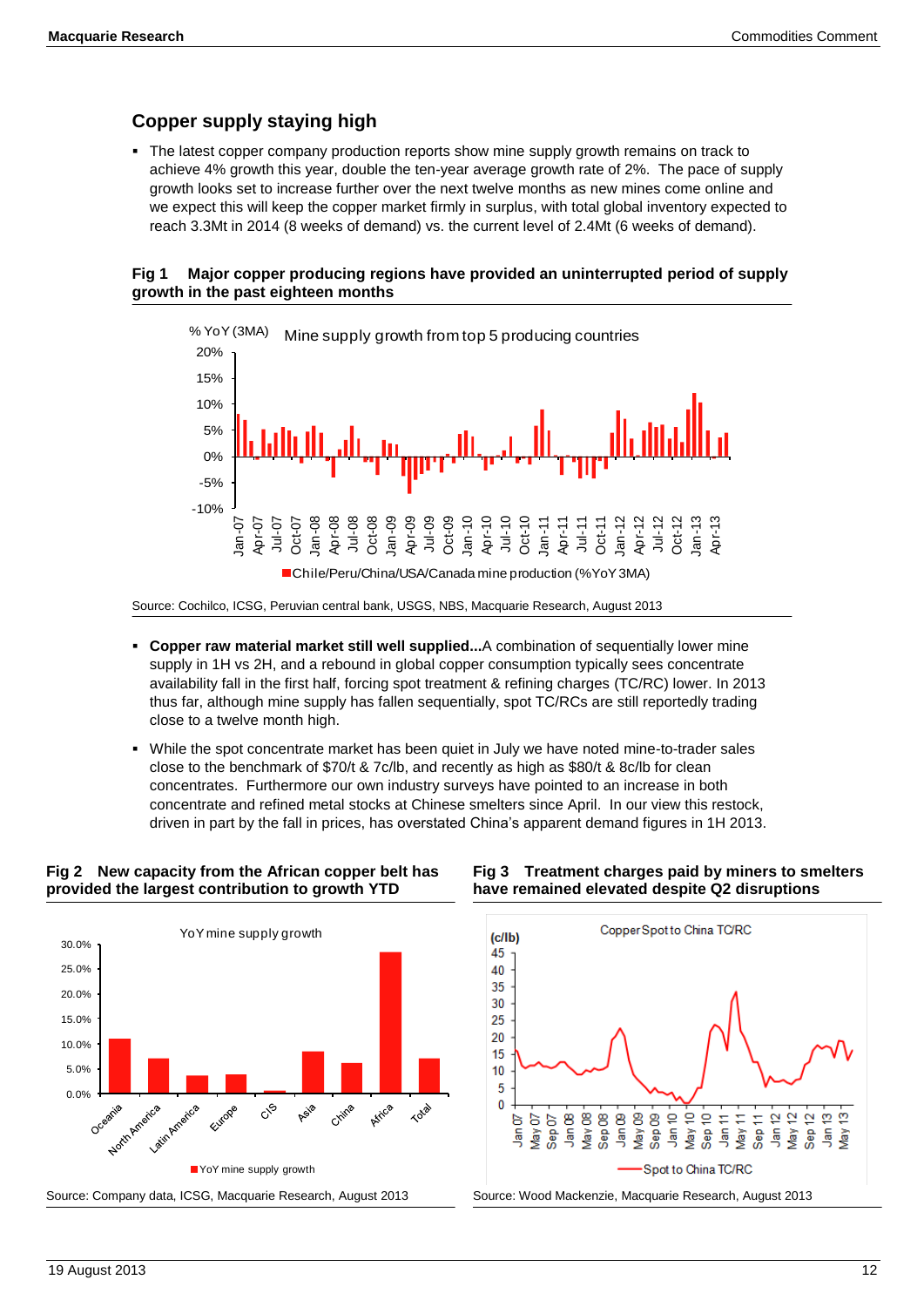**Copper supply disruptions gather pace in Q2 but still below expectations…** After better-thanexpected copper mine supply earlier in the year, Q2 disruptions picked up quickly, driven by the Bingham Canyon slide and the tragedy and subsequent closure of Grasberg. While disruptions and stronger comparisons has led to a slowdown in mine supply growth rates in Q2, the losses experienced so far in 2013 are still comfortably within our modelled disruption allowance of 750kt for 2013. The past month has brought clarity on the expected losses from both Bingham and Grasberg, and guidance of full capacity utilisation being reached by the end of August at Grasberg we expect 200kt combined disruption for the full year from the two assets.

| Fig 4 Disruption in Chilean copper shipments led to a |
|-------------------------------------------------------|
| large increase in cathode inventory in 1H 2013        |

|                                                      | 2013    | 2012    |        | % Change |  |  |  |  |
|------------------------------------------------------|---------|---------|--------|----------|--|--|--|--|
| Production                                           | Jan-Jul | Jan-Jul | Change | ('000t)  |  |  |  |  |
| Mine                                                 | 2,774   | 2,625   | 5.6%   | 148.1    |  |  |  |  |
| Concentrate (D)                                      | 1,783   | 1,594   | 11.9%  | 189.2    |  |  |  |  |
| Smelter (E)                                          | 634     | 667     | $-5%$  | $-34$    |  |  |  |  |
| SX-EW                                                | 990     | 1,031   | $-4%$  | $-41$    |  |  |  |  |
| Refinery                                             | 388     | 444     | $-13%$ | -56      |  |  |  |  |
| <b>Total Refined (A)</b>                             | 1,378   | 1,475   | $-7%$  | -97      |  |  |  |  |
| <u>Exports</u>                                       |         |         |        |          |  |  |  |  |
| Bulk (E)                                             | 1,252   | 956     | 31%    | 296      |  |  |  |  |
| <b>Blister</b>                                       | 198     | 209     | -5%    | $-11$    |  |  |  |  |
| Refined (B)                                          | 1,234   | 1.442   | $-14%$ | -208     |  |  |  |  |
| Domestic Sales (C)                                   | 44      | 49      | -9%    | -4       |  |  |  |  |
| <b>Apparent Refined Stock Change</b>                 |         |         |        |          |  |  |  |  |
| $(A-B-C)$                                            | 100     | -15     |        | 116      |  |  |  |  |
| purce: Company data. Macquarie Research. August 2013 |         |         |        |          |  |  |  |  |





 **2014 looks likely to see the copper market surplus widen…** As shown in Figure 7 the top 10 growth projects **alone** are expected to deliver close to 1Mt of copper (for comparison purposes the top 10 projects in 2013 will likely only deliver 600kt). Out of these top 10 projects half are Greenfield capacity. The most significant of which, Codelco"s Mina Ministro Hales, is expected to deliver an additional 170kt of copper contained in concentrate. **We expect that global copper mine supply growth in 2014 is expected to approach 7% YoY in 2014, the highest rate of supply growth for the last decade.**

## **Fig 6 Supply growth remains positive from the largest companies despite Codelco and Freeport disruption**

| Company                | Operation             | Q2 2013 Q2 2012 % YoY |         |        | 000 t                   |
|------------------------|-----------------------|-----------------------|---------|--------|-------------------------|
| Codelco*               | Norte (Chiqui & RT)   | 161                   | 192     | $-16%$ | $-32$                   |
|                        |                       | 397                   | 394     | 1%     | 3                       |
| Freeport               | PT Freeport Indonesia | 57                    | 71      | $-20%$ | $-14$                   |
|                        | Tenke-Fungurume       | 31                    | 20      | 54%    | 11                      |
|                        |                       | 317                   | 314     | 1%     | 4                       |
| <b>BHP</b>             | π<br>Escondida        | $174$ <sup>r</sup>    | 165     | 6%     | 9                       |
|                        | Antamina              | 35                    | 35      | $-1%$  | 0                       |
|                        | Olympic Dam           | 48                    | 50      | $-4%$  | -2                      |
|                        |                       | 387                   | 375     | 3%     | 12                      |
| Anglo                  | Los Bronces           | 101                   | v<br>89 | 13%    | 12                      |
|                        |                       | 182                   | 161     | 14%    | 22                      |
| <b>Southern Copper</b> |                       | 147                   | 161     | $-8%$  | $-13$                   |
| Rio                    | Bingham Canyon        | 39                    | 30      | 31%    | 9                       |
|                        |                       | 146                   | 136     | 8%     | 10                      |
| <b>KGHM</b>            |                       | Yet to report         |         |        |                         |
| Antofagasta            | Esperanza             | 30                    | 26      | 12%    | 3                       |
|                        | Los Pelambres         | 62                    | 61      | 1%     |                         |
|                        |                       | 116                   | 112     | 4%     | 5                       |
| <b>Teck</b>            |                       | 80                    | 83      | $-4%$  | -3                      |
| Kazakhmys              |                       | 78                    | 77      | 2%     | $\overline{\mathbf{2}}$ |
| <b>Barrick</b>         |                       | 61                    | 49      | 23%    | 11                      |
| <b>First Quantum**</b> |                       | 62                    | 59      | 5%     | 3                       |
| Glencore/Xstrata       |                       | 337                   | 281     | 20%    | 56                      |
| Total                  |                       | 1913                  | 1861    | 3%     | 53                      |





Source: Company data, Macquarie Research, August 2013 Source: Wood Mackenzie, Macquarie Research, August 2013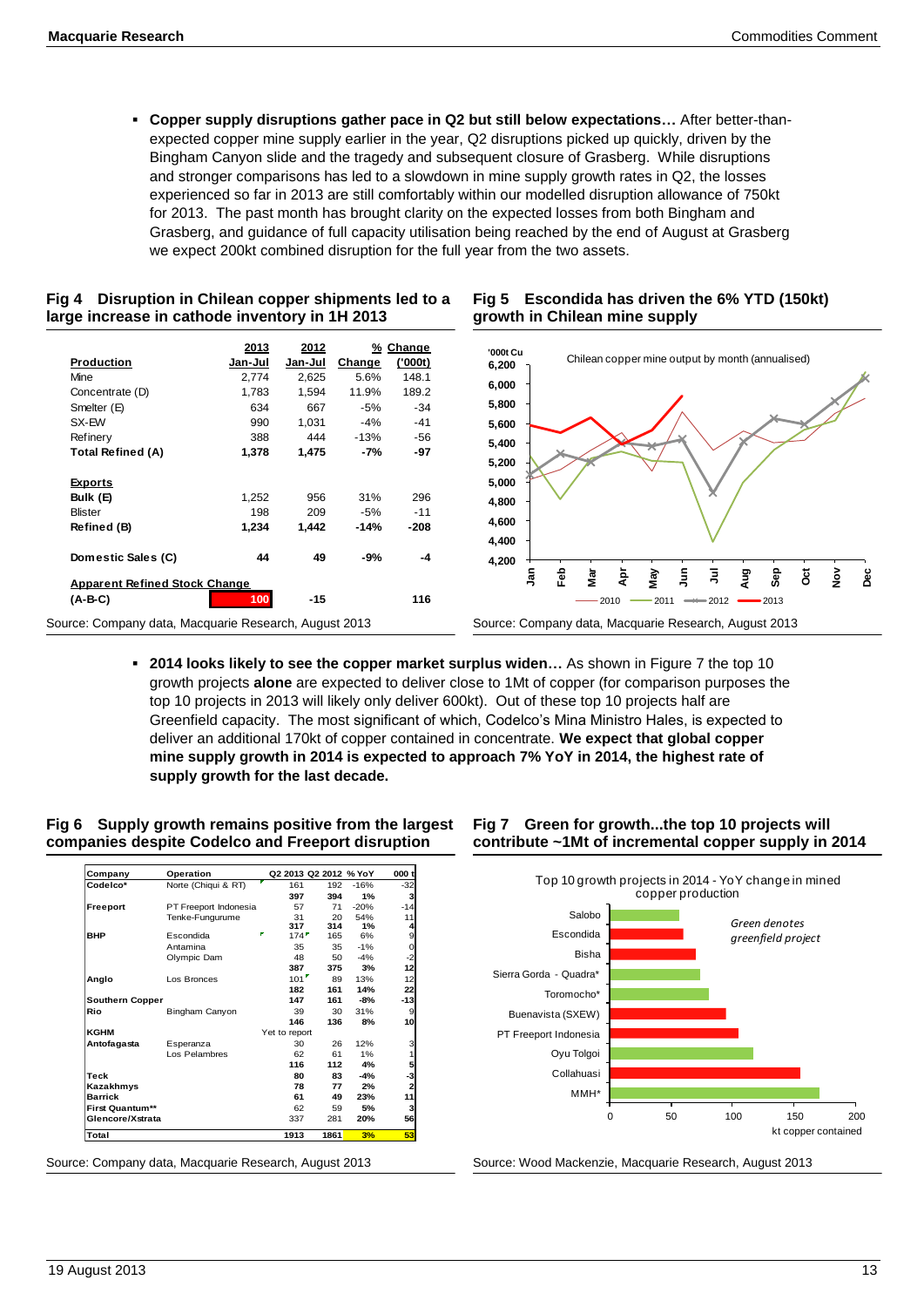**Mine supply growth and the impact on the Chinese market…**For the most part the increase in copper mine supply will be exported to China as concentrates, in order to be converted into metal by Chinese smelters. As shown in Figure 8, Chinese copper concentrate imports have increased by 30% YoY in 2013, allowing Chinese copper smelters to increase domestic refined supply by 12% YoY. Domestic smelter production above 6Mt on an annualised basis has cushioned the impact improving Chinese demand has had on inventory levels, and will reduce the need for higher refined copper imports.





#### **Fig 9 Copper stands out as the only base metal trading at a large premium to the cost of production**



## **Fig 10 Macquarie's global refined copper balance**

| '000t                      | 2012    | 2013f | 2014f | 2015f | 2016f   | 2017f | 2018f   |
|----------------------------|---------|-------|-------|-------|---------|-------|---------|
| <b>Mine Production</b>     | 16810   | 17466 | 18700 | 19504 | 20116   | 20763 | 20654   |
| % Change                   | 4.4%    | 3.9%  | 7.1%  | 4.3%  | $3.1\%$ | 3.2%  | $-0.5%$ |
| <b>Refined Production</b>  | 20030   | 20727 | 21937 | 22900 | 23559   | 24374 | 24414   |
| % Change                   | 2.1%    | 3.5%  | 5.8%  | 4.4%  | 2.9%    | 3.5%  | 0.2%    |
| <b>Refined Consumption</b> | 19782   | 20465 | 21264 | 22206 | 23107   | 24032 | 24884   |
| % Change                   | $-1.9%$ | 3.5%  | 3.9%  | 4.4%  | 4.1%    | 4.0%  | 3.5%    |
| <b>Balance</b>             | 248     | 262   | 674   | 694   | 452     | 342   | -470    |
| <b>Reported stocks</b>     | 1078    | 1340  | 2013  | 2707  | 3159    | 3501  | 3031    |
| LME Cash Price (c/lb)      | 7950    | 7459  | 6550  | 6800  | 7525    | 7875  | 7875    |
| LME Cash Price (\$/t)      | 361     | 338   | 297   | 308   | 341     | 357   | 357     |

Source: Wood Mackenz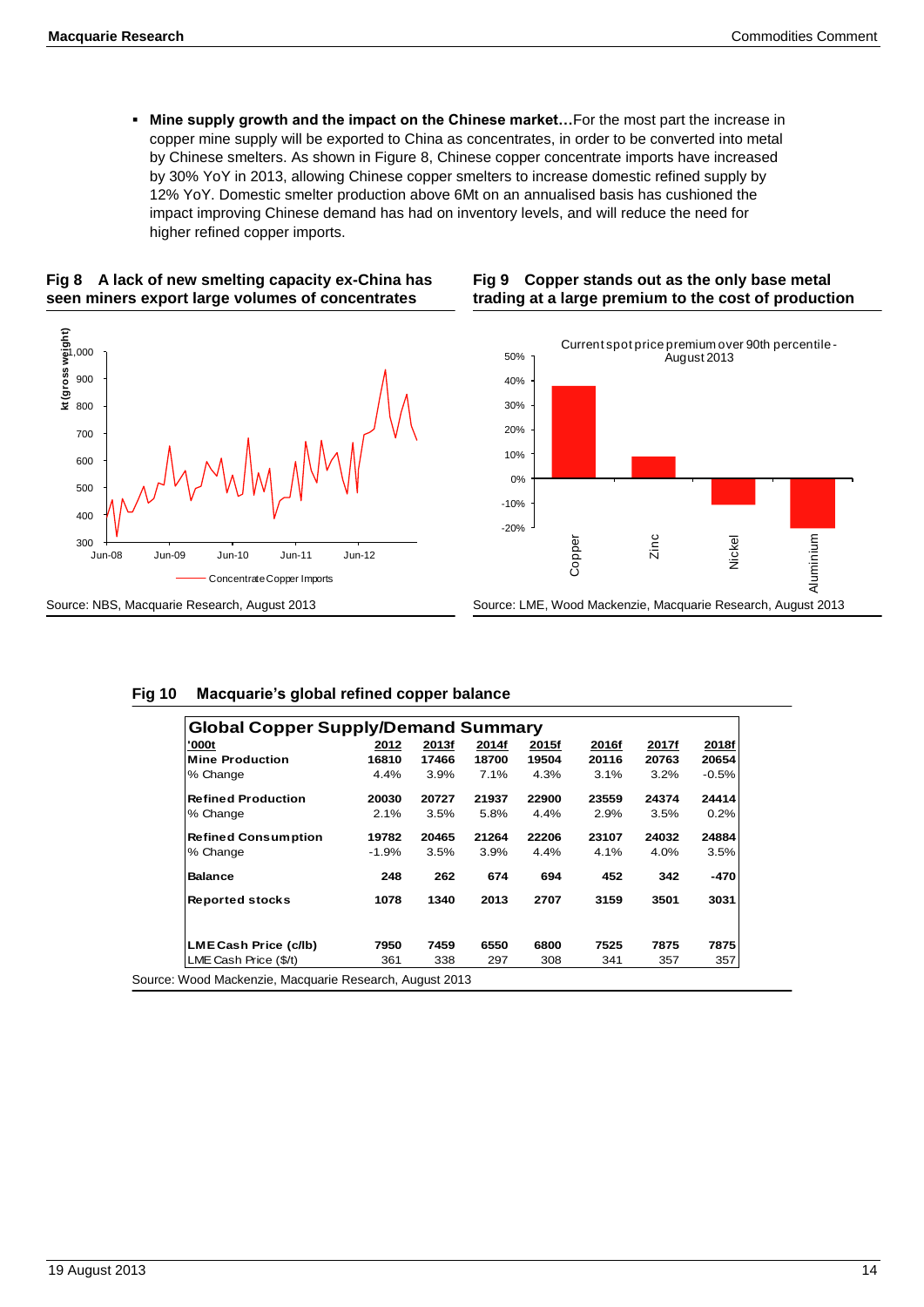# **The iron ore spot market – 10 years old and maintaining rapid progression**

- It has now been 10 years since a widely recognised iron ore spot market emerged, as Chinese steel output surged and Indian supply suddenly entered the market outside annual benchmarks. Like many youngsters, its first steps were hesitant and needed a lot of support. However, it proved to be a rapid developer, much more so that its peers, and coming into its own post the financial crisis and becoming predominant in the market. We believe the development of iron ore offers decent precedents for what may lay ahead for the potash market in the coming years. Meanwhile, iron ore"s huge potential means, should a suitable futures contract become the market benchmark, within five years its journey could lead to a place in the global commodity indices.
- In our view, a large part of iron ore's success in market transition has been down to the fact that it behaves as an extremely efficient commodity market. The feedback between demand moving, price moving and supply reacting is extremely short compared with peers. In this way, iron ore remains the purest play on actual (rather than anticipated) Chinese growth – something which is attracting more and more financial players as market liquidity increases.
- The most recent development in iron ore has been rapid growth in financial contracts, with liquidity in SGX swaps roughly tripling in the past year. This has been in distinct contrast to ferrous peers such as met coal, where the physical spot market itself remains limited. Meanwhile, steel and scrap both have reasonably liquid physical spot markets, but development on the financial side has been slow going.
- In its relatively short existence, there have been certain key stages of iron ore spot market development, each of which has played a part in where it sits today:
- **Traditional supply couldn't keep up** The iron ore spot market started to emerge in 2003 as Chinese buyers desperately sought new sources of iron units following strong steel production growth, which had averaged 23% over 2000-2003. Traditional buyers such as Japan and Korea dominated the contracted market, and Chinese players were left chasing marginal tonnes at the sidelines of traditional supply.
- **New suppliers with a different business model emerged** The other major factor in the inception of the iron ore spat market was the emergence of Indian swing supply, with the ability to react quickly to market needs without significant lead times on new supply. These Indian tonnes from Goa and Karnataka formed the backbone of the early spot market, with supply growing from 42m tonnes in 2003 to a peak of 119mt in 2009. Without this growth, the iron ore spot market might still be more akin to metallurgical coal.



# **Fig 1 Before the spot market China was increasing market share, but core buyers still dominated**



Source: ABS, Macquarie Research, August 2013 Source: Port Data, Macquarie Research, August 2013

 **Price discovery started making its way into market monitors** – With iron ore spot becoming an increasingly referenced price, market analysis firms increasingly started reporting it on a semiregular basis. CRU reported 63.5% Fe monthly spot prices from 2003 (the time period reflecting the relative illiquidity of the market still) and increasingly when annual benchmark negotiations came round these were used as a reference point for negotiations, making the iron ore spot market more widely followed among all interested market sectors.

**Fig 2 Indian exporters were happy to step into the gap, tripling between 2003-2009, often on spot terms**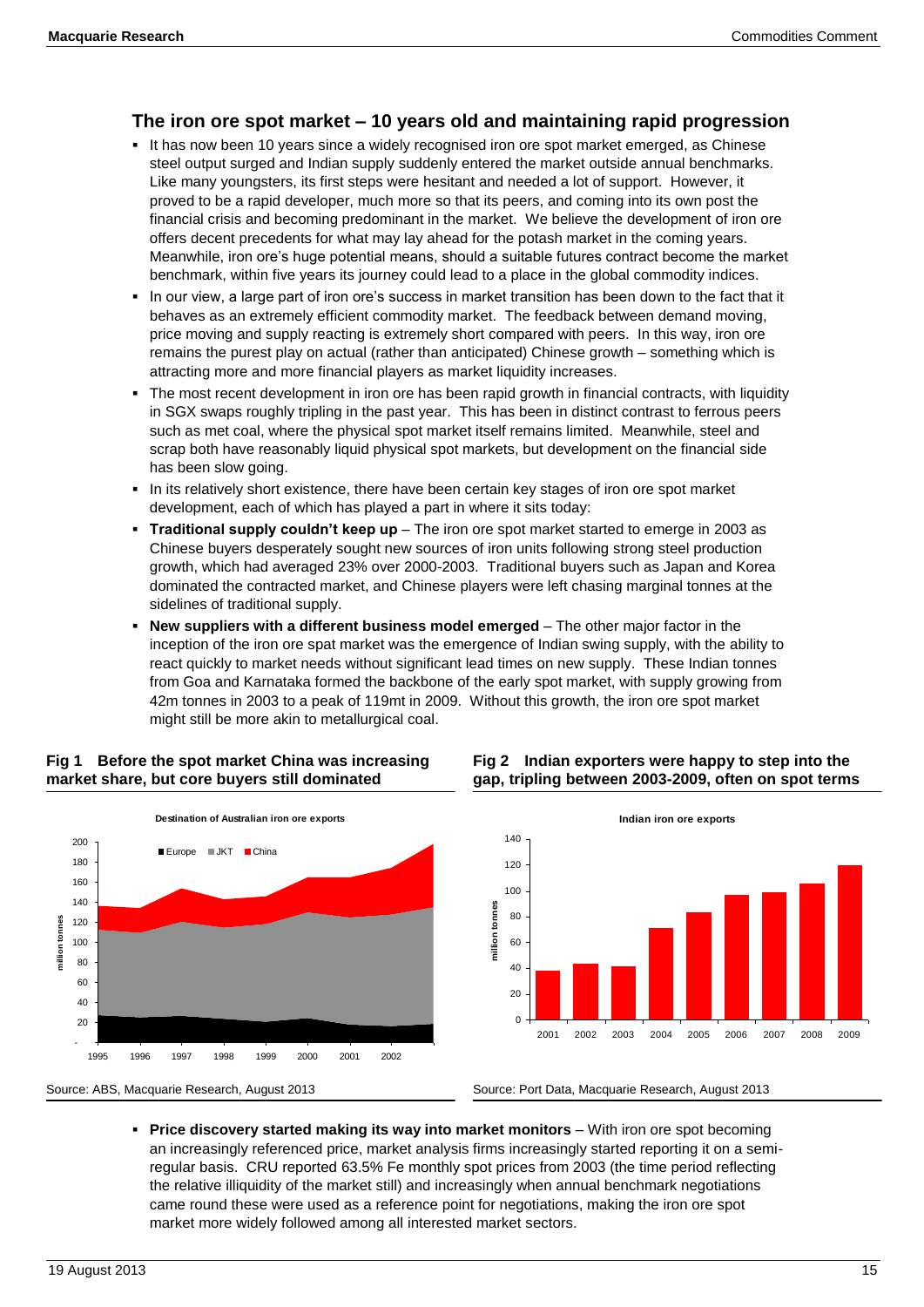- **Prices based on port of delivery rather than port of origin** One interesting development in price discovery related to how the price benchmarks were constructed and reported. Given that true "spot" material is generally sold as close to the end customer as possible to minimise lead time (and risk), it was thus natural that prices started being reported on a CFR China basis rather than the FOB export port assessment used for annual contracts. The greatest significance of this was on how freight played into the price – this then effectively became a cost to the miners rather than a cost to the buyers.
- **Price discovery became more frequent...** With market liquidity growing, market assessments naturally became more frequent. 2005 saw weekly prices published, then in June 2008 Platts started to publish daily assessments, with Metal Bulletin and The Steel Index following suit. Also, the standard assessment for iron ore had become 62%Fe, reflecting the prevalent grade in the spot market.
- **…supporting the first financial contracts** With price assessments on a daily basis, credit departments started to feel a little more comfortable regarding iron ore market risk, and financial markets started to emerge. SGX listed their 62% Fe swaps in April 2009, which swiftly became the dominant cleared contract in the market.



#### **Fig 3 Iron ore spot price timeline**

Source: CRU, Platts, Macquarie Research, August 2013

- **Benchmarks lose relevance in the physical market…** The global financial crisis proved a defining moment for iron ore development. With credit tight and the spot price well below benchmark, some (though certainly not all) steelmakers defaulted on benchmark tonnages and chose to purchase on the spot market. As such, the benchmark system for iron ore did not withstand the physical market stress test, becoming effectively a one-way option call for buyers.
- **…and are no longer supported by producers** With BHP already showing support for market clearing prices in lieu of the benchmark, the final nail in the coffin of the annual benchmark came in February 2010, when Vale altered their stance. This was iron ore"s "potash moment", with the potential impacts noted in th[e Commodities Comment](https://www.macquarieresearch.com/rp/d/r/publication.do?pub_id=7082810&file_name=mbl20100212e32906.pdf&uid=MTQwODEw) of that day.
- **Physical contracts become increasingly spot-market linked…** Over the course on 2010-11, the vast majority of physical contracts became spot linked with a variety of quotational periods used; quarterly lagged pricing, monthly lagged or marked to market based on the daily index price. As a result, customs values have move ever closer to spot price values as the price lag has reduced.
- **…while the price discovery players battle for supremacy** With this development, the competing indices fought to convince producers theirs was to most robust. In many commodities, a single index or combination of indices has become predominant. This is not yet the case in iron ore, though with the correlation between index values so high this problem is not critical.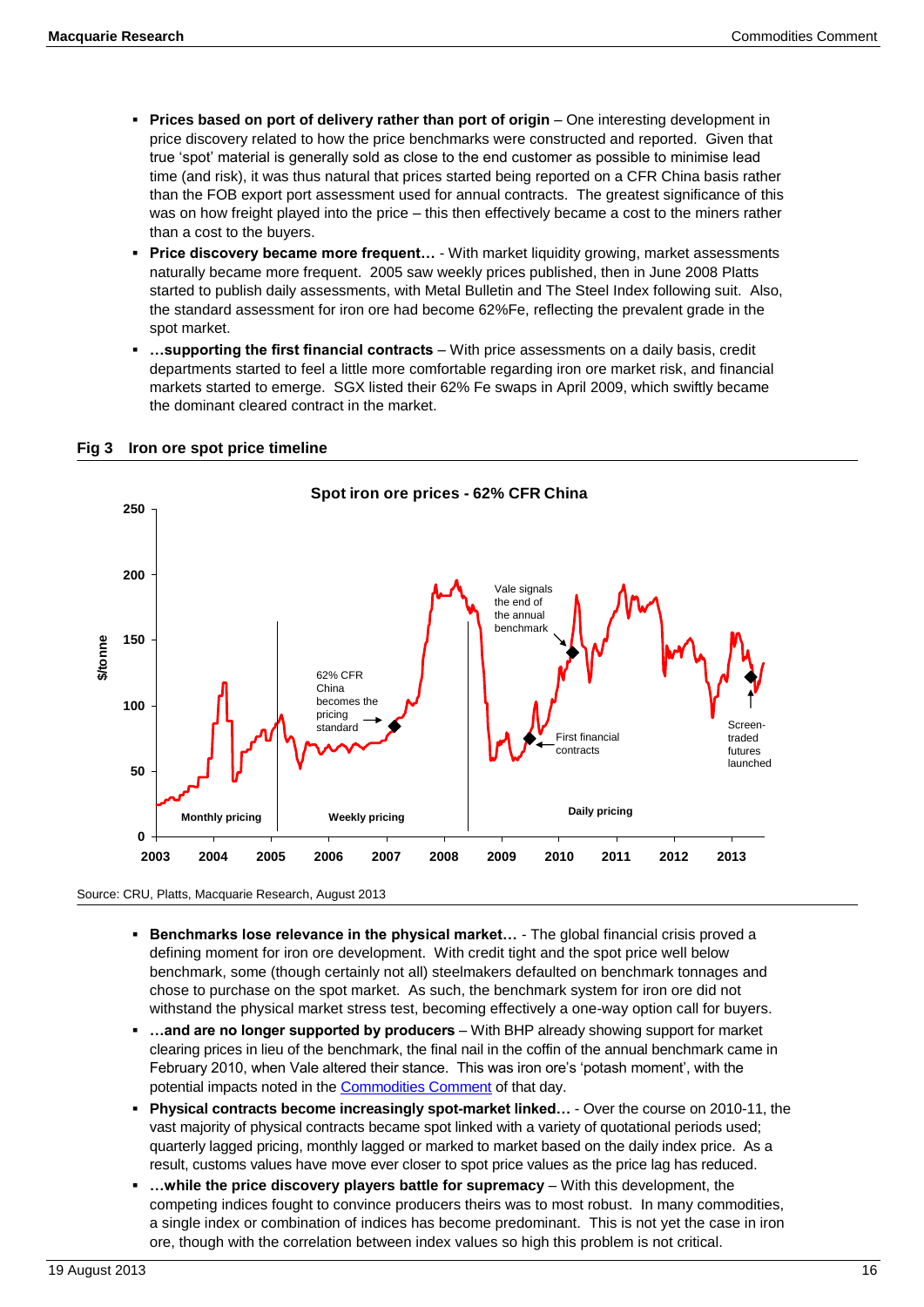# **Fig 4 The lag between spot prices and trade values has shrunk, as contracts are increasingly spot-linked**

# **Fig 5 Swaps market liquidity has taken off over the past year**



- **Meanwhile, financial contracts have grown...** In [April 2011,](https://www.macquarieresearch.com/rp/d/r/publication.do?pub_id=7132980&file_name=CommoditiesComment080411xe76295.pdf&uid=MTQwODEw) we noted that ferrous market contracts, led by iron ore, were slowly gaining traction in terms of interest. Participation continued to grow, with over 5m tonnes of cleared and OTC trading in March 2011 and open interest up 207% YoY.
- **…and grown** However, the last 12 months has really seen iron ore volumes have taken off. This has been most notable on the SGX, where volumes and open interest have consistently hit new monthly highs over the past year, but also on the CME contract. Liquidity tends to bring liquidity, and we have certainly noticed a pick-up in the number and depth of iron ore financial market participants, with critical mass now having been achieved.
- **The physical market has coped with removal of a key support function** It is also worth noting that the physical iron ore spot market today looks very different from that 4-5 years ago. Indian exports have dwindled due to rising costs and prohibitive restrictions, but despite the removal of this "backbone" iron ore trade has continued to increase. With the vast majority of new supply tonnes coming out of Australia and indeed Brazil sold on a tender basis, Indian supply has not been missed in terms of market depth.
- Certainly, the market transition is unlikely to stop here, and we see a number of developments continuing to shape iron ore in future years.
- The CME recently launched the first **screen-traded futures contract for iron ore**, with SGX also launching a futures contract. While physical screen trading has become more commonplace, an active futures contract is the next natural step for iron ore. The lack of interested buyers (particularly ex-China steel mills) is a headwind to this; however, we would expect to see further traction in the coming 2-3 years.
- As futures markets grow, we would expect to see increased levels of **producer hedging**. This will still be small scale at first, and less likely to involve the larger players, but junior operations are increasingly likely to take advantage of the upward swings that iron ore offers to manage the risk for marginal operations. There may also be some consumer hedging as well, but as mentioned above, despite the glaring need to manage raw material price risk in what is increasingly a conversion margin business, most steelmakers remain disinterested in utilising financial tools to do so.
- Taking a longer term view, with an active futures contract in place iron ore could well find its way into the global commodity indices. Compared to other industrial metals, iron ore's market value is significantly larger, while its end use is well understood. It could also serve to make these indices less US-centric than is currently the case, and thus open up a wider investor base. Certainly, there are significant market changes to take place before this becomes the norm; however, given the current pace of development there remains potential for this shift in the next 5-10 years, bringing increased liquidity into the iron ore market.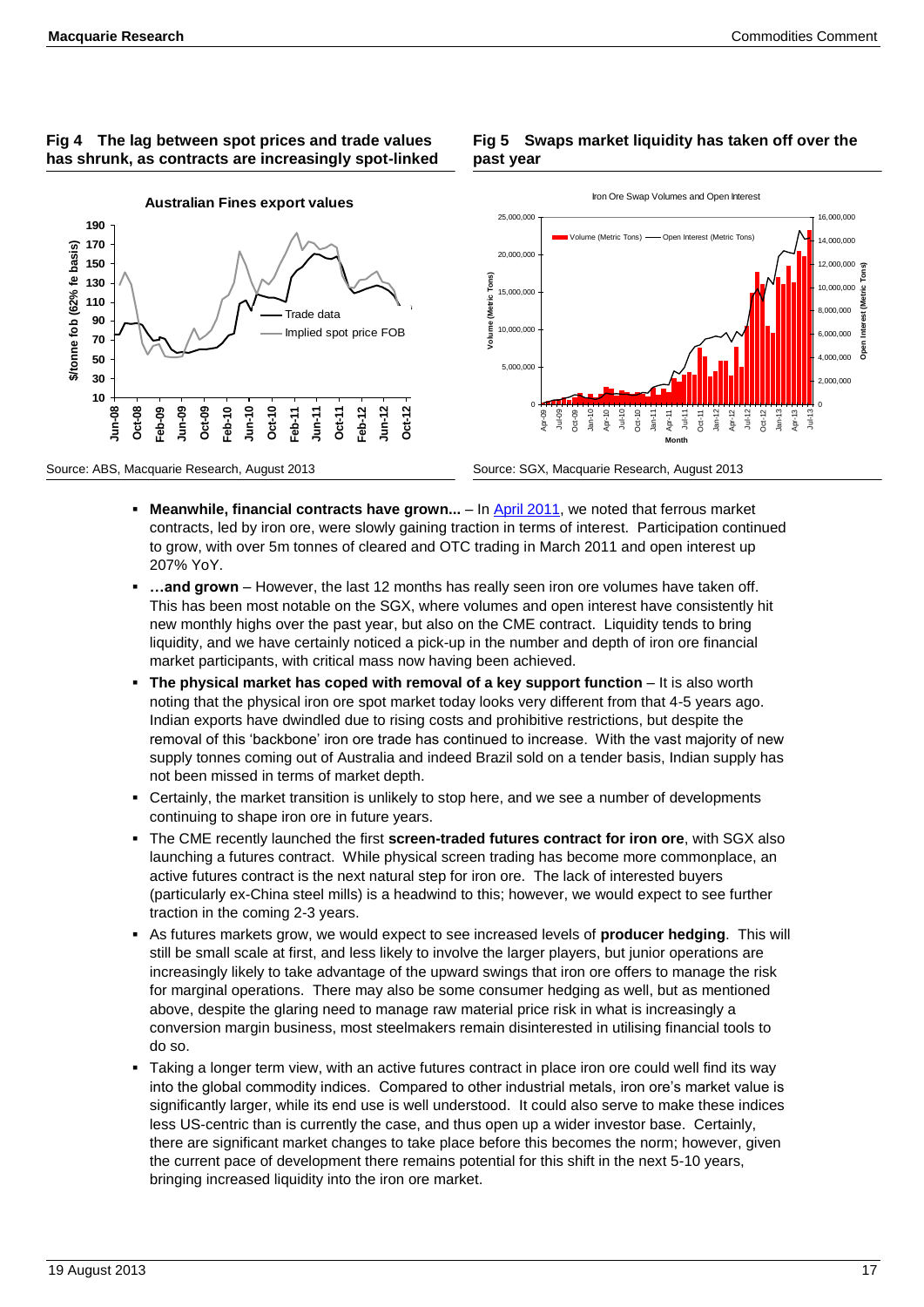# **Fig 6 Australia has replaced India as the dominant contributor to the spot market**



#### **Origin of material contributing to the MBIO spot index**

# **Fig 7 The 'market cap' of physical iron ore is larger than that of any base metal**



- We believe some of these developments which have taken place in iron ore offer interesting precedents for potash, which is itself at a "benchmark breakdown" moment. The difference in the case of potash is that spot prices are lower than contract, and expected to go lower still as the new US corn crop hits close to trend yield, confirming a \$4-4.50/bu price and making farmers less likely to over-apply fertiliser in 2013. For iron ore, spot prices were ~100% higher, and expected to go higher still. However, the alteration in stance from one of the major market players in potash is similar in terms of its potential catalyst for change.
- The Uralkali announcement, whatever the undercurrent driving it, has opened the door for market evolution. Similar to what happened in iron ore, we"d expect to see competing daily spot prices being published in the near term, some on a delivered Asia basis, and a shift towards spot-linked contracts. Also, given producers are now competing for market share rather than colluding, we"d expect to see branding becoming increasingly important, with producers seeking any incremental \$1-2/t over the index they can find for premium material. Meanwhile, freight will become more important for producers as market pricing moves to a delivered basis. Finally, while a widespread "financialisation" of potash remains a long way off, the development of OTC contracts is likely to continue as buyers, already used to hedging their sales risk on agricultural commodities, also look to price risk management on the potash side.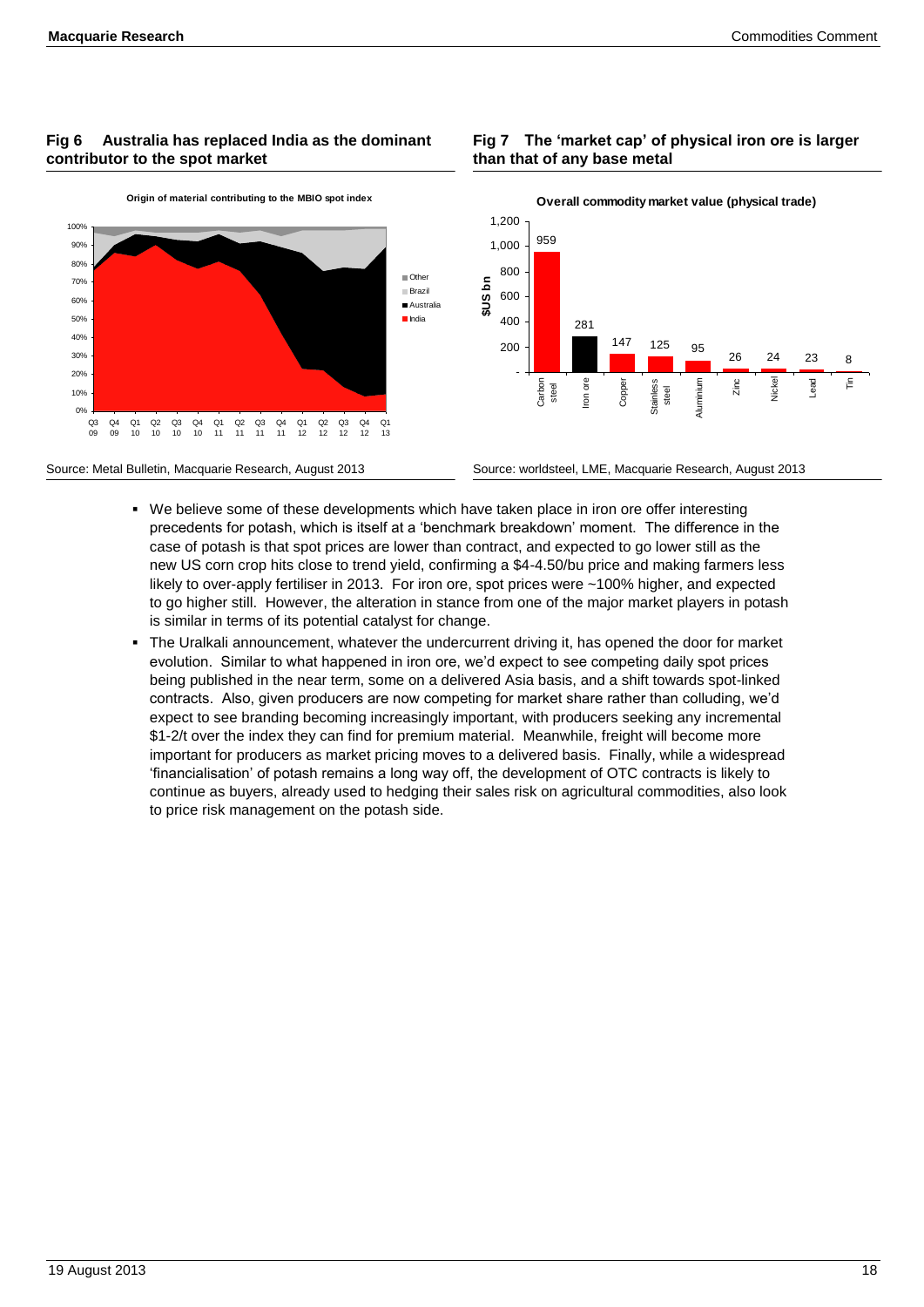# **Where are the supply cuts?**

 Combined Australian, Russian and US seaborne thermal coal exports were up almost 13mt YoY in the first half, despite cost curves suggesting that all three of these high-cost suppliers should have been looking to make cuts in this climate of low prices. We examine why the cost curve hasn"t been "working" in this regard and why we don"t see an imminent change to this situation either.

## **Opening the Russian black box**

- Russia is the world"s third largest thermal coal exporter; it is also one of the highest cost suppliers globally. For illustration, spot thermal coal prices averaged just \$78.5/t in the first half of the year basis 6000kcal NAR FOB Murmansk – the benchmark specification for coal from Russia"s largest Atlantic coal port. Yet it is estimated that in 2012 around 80% of Russia"s exported thermal coal was supplied at a cash cost in excess of \$80/t FOB. Basic economics dictates that production and hence exports should come down in this environment.
- $\blacksquare$  Yet the latest trade data reveals that Russia's thermal coal exports (excluding anthracite<sup>4</sup>) totalled 51mt in 1H 2013, up 9.8% YoY, out of which we estimate 41mt constituted seaborne supply, up 11% YoY (Fig 1).

#### **Fig 1 Seaborne Russian thermal coal exports up 11% YoY**







**Fig 2 EU still dominates, but China growing**

- So why hasn"t Russian supply (exports) been cut? It is hard to be definitive, with the Russian coal industry somewhat of a black box. Below we attempt to break it open.
- First, it is important to note that the export drive has not been down to growth in output, since total coal production in the country (thermal & met) is up just 1% YoY in the first seven months according to the Russian Energy Ministry. In addition, since the start of this year, output from the country"s two major thermal coal producers – SUEK & Kuzbassrazrezugol – has been flat at best, if not slightly down (Fig 3).
- However, the appetite from domestic consumers has been even worse. Total power generation in 1H 2013 was down 0.4% YoY, with thermal power seeing a decline of 1.6% YoY and hydro outperforming (Fig 4). This lack of domestic bite has freed up extra tonnes. In these circumstances producers have had three options – continue to push these surplus tonnes to export, stockpile and wait, or shut down capacity. It appears they have chosen the first.

 4 Total exports of anthracite also showed strong growth, up 14% YoY in 1H 2013 to 5.5mt. China remains the largest buyer, most of which is used as PCI, with a smaller portion going towards the thermal generation and household heating sectors.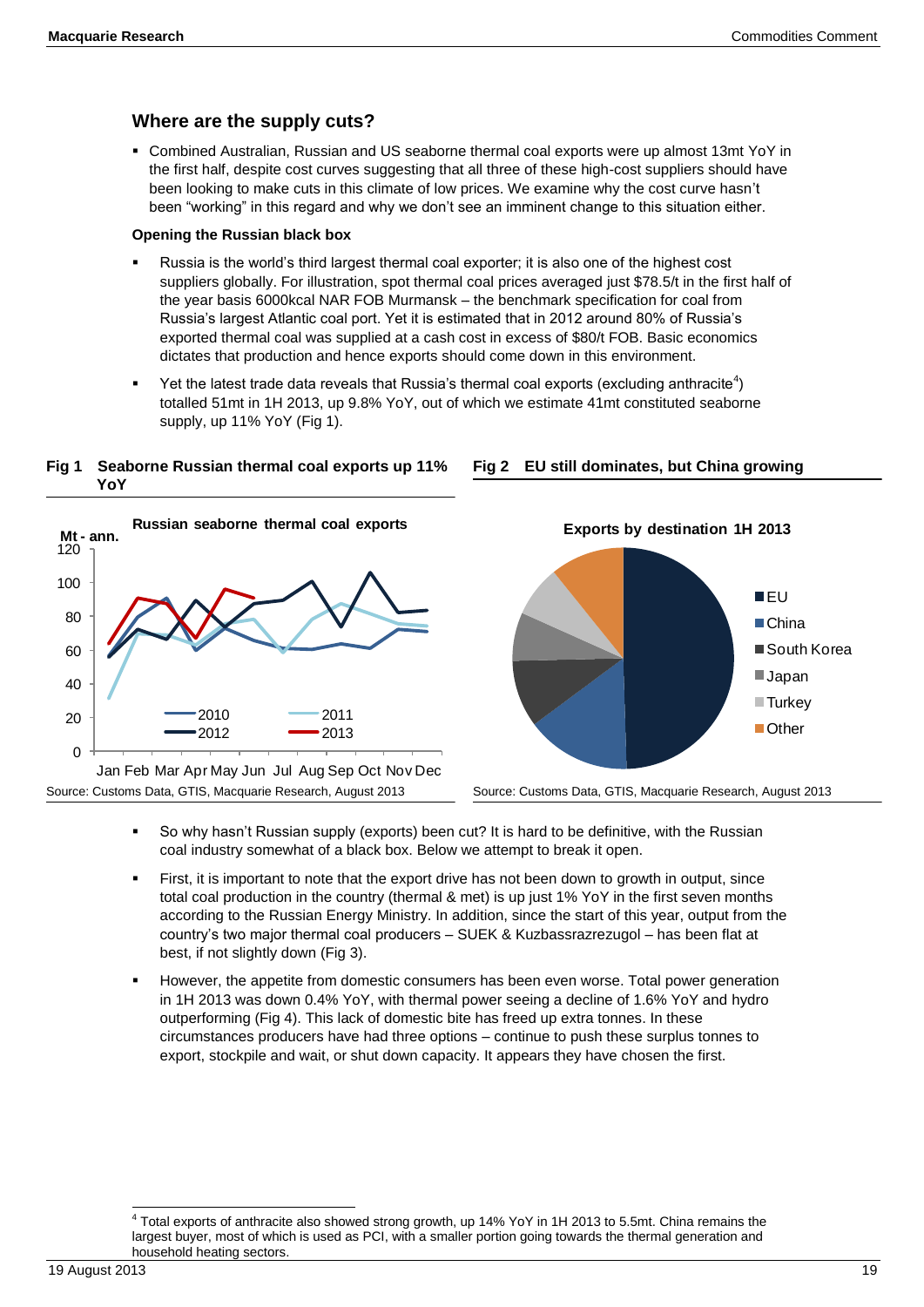

## **Fig 3 However thermal coal production has not been the driver of this growth**

- If that is the case, then there are two further questions to answer: 1) Why have they done this if the marginal tonnes are cash negative? and 2) How long can this continue?
- With regards to the first point, one suggestion is that the domestic rail freight charge paid by miners is in fact more flexible than benchmark cost data suggests. Around four-fifths of all Russian export production comes from the Kuznetsk Basin in South-western Siberia. Moving this output to port involves railway distances of a few-thousand kilometres and consequently freight charges (in combination with port costs) are estimated at over 60% of the total coal FOB cost (Fig 5), or around \$50-60/t. Although we have no evidence that there is any flexibility to these railway charges, it may be the case that in such a depressed market, some concessions have been made towards the miners to keep them operating.
- Another argument is that a significant proportion of Russia coal output is sold to (Western) European utilities on long-term contracts. European utilities fundamentally like Russian coal – on average it is high quality (and tends to be of more consistent quality than say Colombian material), while it is also low in sulphur. Providing support to this argument of contractual sales is the realised price of coal exports to the three largest Western European importers (UK, NED, GER), which we can see is significantly steadier than equivalent sales to the Far East (the spot market) (Fig 6). Although the actual realised price doesn"t look any stronger than spot – and is likely to have been "diluted" by some spot sales – the relative smoothness does suggest that long-term deals may have a role in mitigating current market conditions.
- With regards to the second point how long can this strong supply continue we doubt that it will tighten markedly any time soon. The one relief is that the output from SUEK and Kuzbassrazrezugol is at least not growing – we will continue to monitor this closely going forward.
- We would also argue that in a broader sense, the (growth) rate of exports is likely to be slowed by a combination of other factors going forward – limited number of expansion projects, tighter cost control by miners, stronger domestic coal demand and limited port capacity. However the market is looking for substantive cuts, not just slowing growth.

## **Fig 4 Domestic demand for thermal coal has been weak**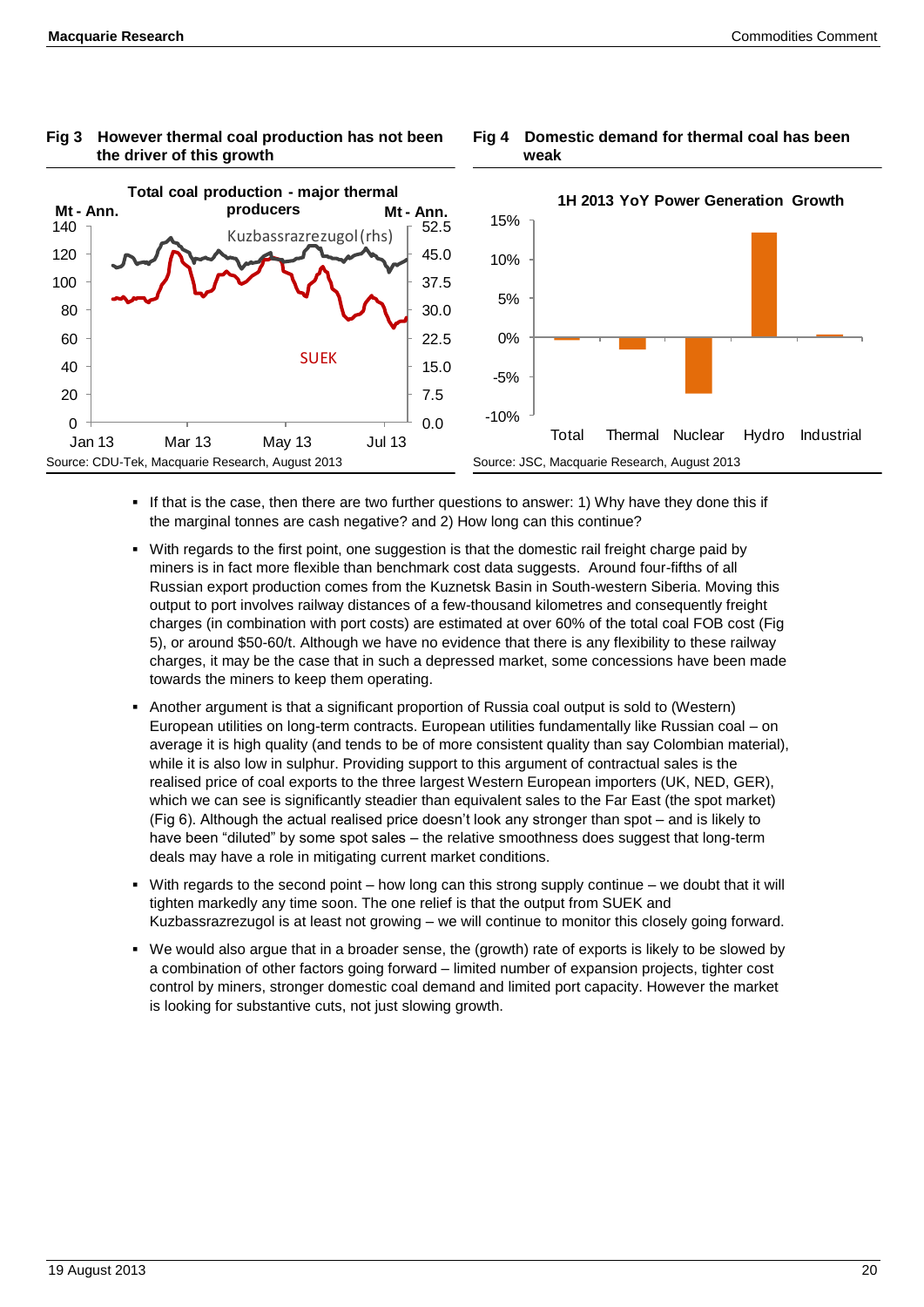#### **Fig 5 Estimated breakdown of Russian marginal coal costs**





## **Australia's take-or-pay deals (take-or-take deals)**

- Australia is the world"s second largest thermal coal supplier, with 171mt of exports in 2012. However it too is towards the top-end of the cost curve, with sub-\$85/t prices rendering a decent portion of Australian supply theoretically cash-negative (Fig 7).
- However, again this is not reflective of the situation on the ground, with miners locked into longterm rail freight and port deals – deals that were necessary to finance the rail and port infrastructure in the first place. These "take-or pay" arrangements have meant that the "real" marginal cost curve can be assumed to be a whole step down from the actual cost profile (Fig 8). By removing rail and port charges on the assumption that these charges have to be paid regardless of whether tonnes are moved or not, we can see that a more realistic marginal cost level for higher cost Australian suppliers is in the mid-\$70"s per tonne. While these assumptions may not be entirely accurate, since some take-or-pay deals have fixed penalties for not shipping the agreed volumes, it is illustrative of the tricky situation miners find themselves in.



## As a result, Australia"s first half thermal coal exports were in fact up 13.5% YoY to 88.2mt (Fig 9). June shipments of 17.6mt were a monthly record and in the first half as a whole, all of the major export terminals saw a YoY rise in shipments. Early indications from our monitoring of weekly shipments from Newcastle suggest that exports since June have maintained a strong pace as well.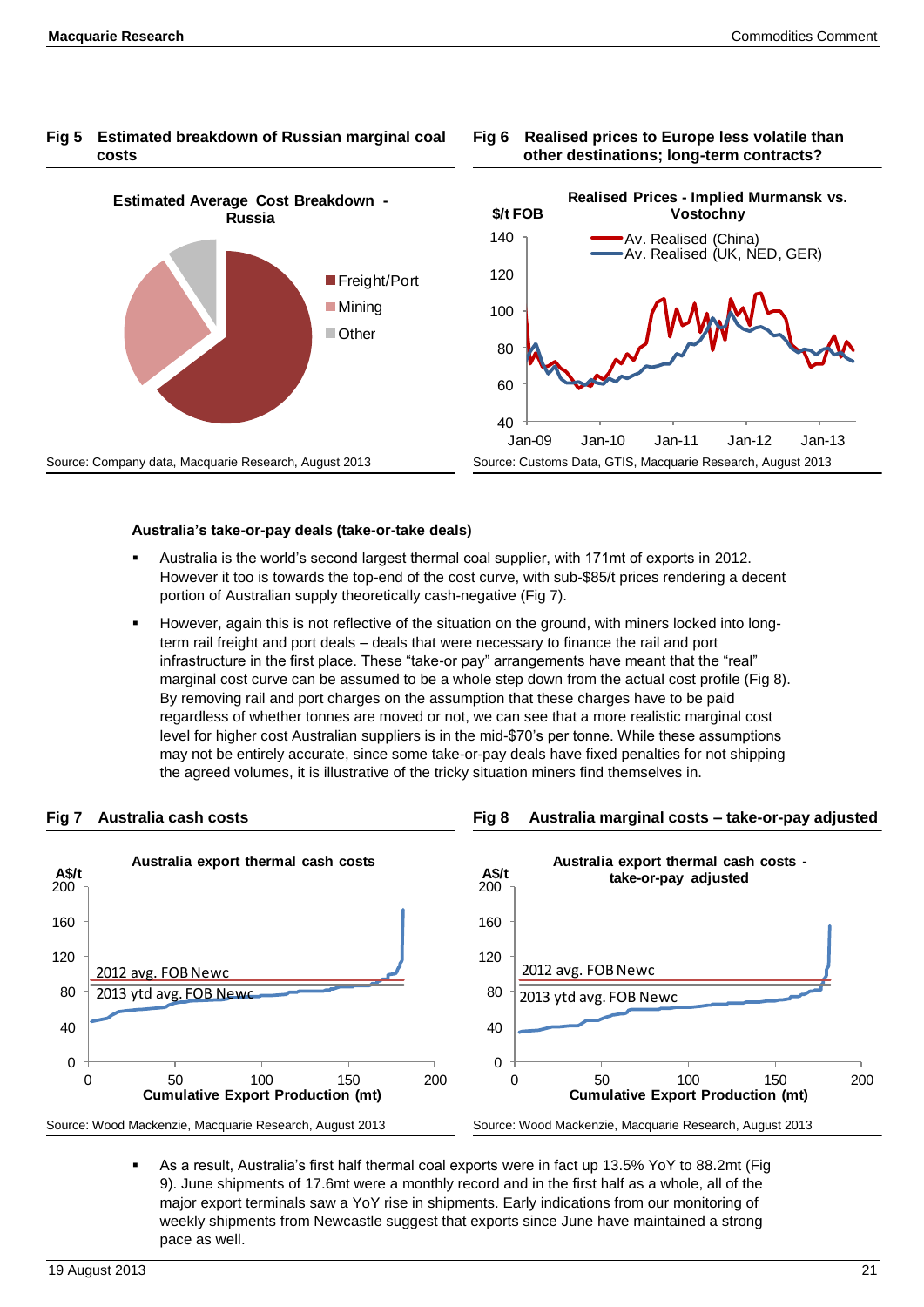One other factor that has alleviated some pressure on the miners (and helped boost exports) is the 13.6% depreciation of the Australian Dollar against the US Dollar since Jan 1st.



# **Fig 9 Australian exports were up 13.5% YoY in 1H Fig 10 The main ports have all seen YTD volume**





## **The US is cutting – but it's just not enough**

- Following record thermal coal exports of over 50mt in 2012, market economics has been prevailing in the US this year. To recap, in 2012 cheap gas (through expansion in shale gas output) and the subsequent coal-to-gas switching by domestic utilities led to producers pushing their excess tonnes into the international market, with international prices coming down accordingly. In turn, US producers – some of whom are the highest cost globally – have continued to cut unprofitable production, with Appalachian output seeing the largest declines (Fig12 – although this is combined thermal/met production). As a result, with the exception of an unexpectedly strong March, exports have continued to trend down since their mid-2012 peak (Fig 11). Total 1H 2013 exports were 6.7% lower than the equivalent period of last year.
- This impetus to cut is additionally owed to the fact that US coal cannot compete into Asia due to the freight differential and is thus essentially just a swing supplier into Europe, where demand has been down YoY.

# **Fig 11 Thermal coal exports are down 6.7% YoY in 1H Fig 12 Appalachian output saw the largest declines**



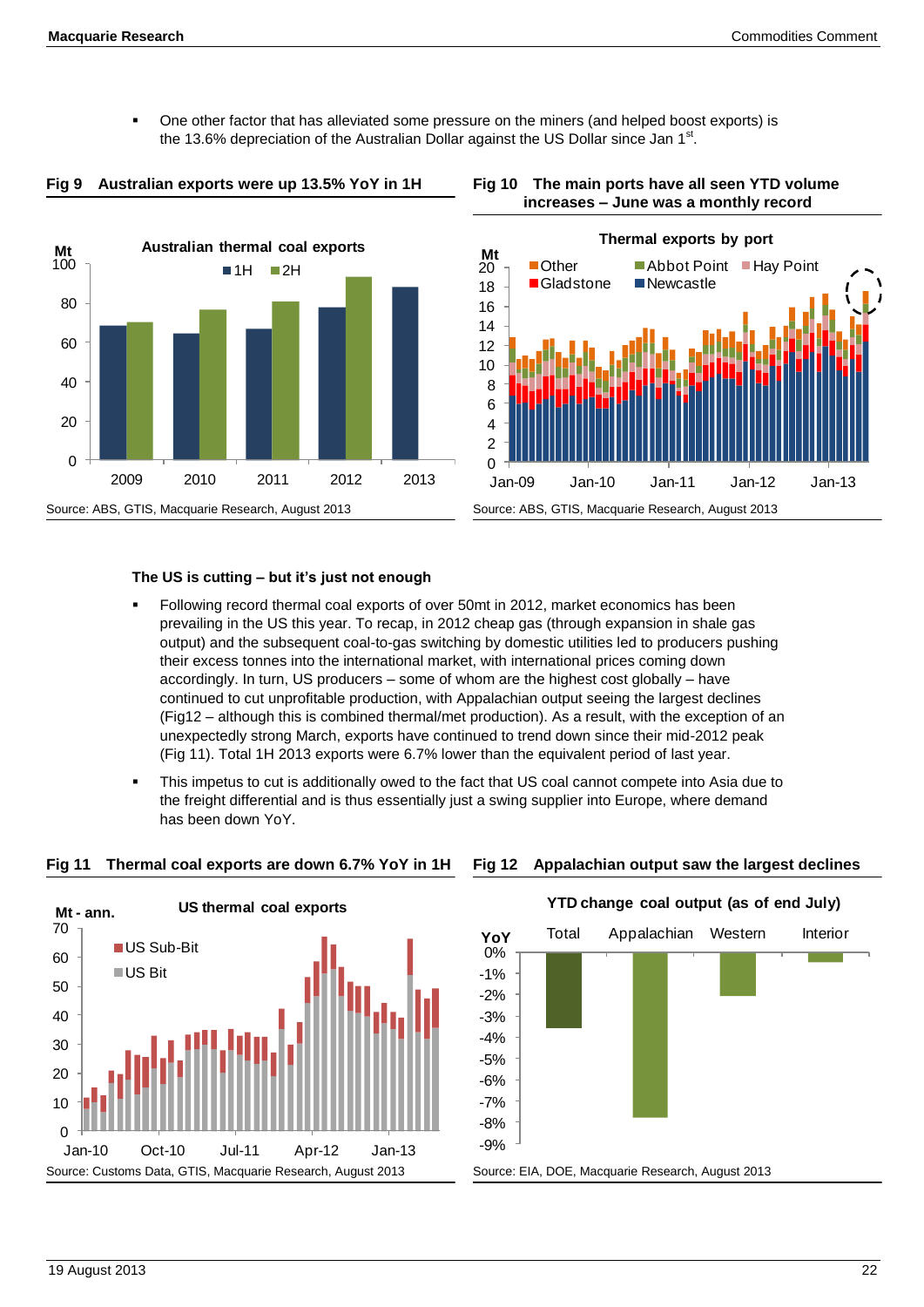- Of course, coal-to-gas switching is not a new phenomenon, and certainly not a one-way street. That is to say that the coal/gas spread has seen some (expected) reversion and coal consumption by domestic power utilities has risen, boosted also by rising electricity demand. In Fig 13 we run a sample scenario for a Pennsylvanian power producer with the option to switch fuels between Central Appalachian Coal (CAPP) and natural gas. The narrowing of the spread in fuel costs between the two continued all the way into May, when they temporarily converged.
- The result was a rise in domestic coal consumption by power plants which, though still quite weak compared to 2009/10/11, is up around 10% YoY (Fig 14). The impact this had on scooping up domestic mine output would have been even stronger if it were not for such high coal stocks at domestic power plants.

## **Fig 13 The spread in fuel cost of generation between gas and coal has narrowed**





## **Putting it all together**

- Total export volumes from the three highest-cost major producers were up 13mt YoY, with cuts from the US alone not anywhere near enough to provide greater balance to the market (Fig 15). While spot Newcastle prices remain above \$75/t, we are unlikely to see much Australian supply cut. Furthermore, while Russia remains somewhat of a black box, a combination of structural factors appears to be mitigating lower prices.
- We see the following elements as being more significant for the market balance:
	- $\Rightarrow$  Of the major suppliers, it currently appears that Indonesia is most likely to cut supply (or at least significantly slow supply growth). Although its output is generally considered low-cost, on an energy-adjusted basis some of the sub-bituminous tonnes are in fact marginal and government proposals to hike royalties on IUP holders – which we believe is likely to be implemented - would push many of the smaller producers out of the market in the medium term.
	- $\Rightarrow$  In China, lower domestic prices have helped to price out some domestic production. China's YTD output is down around 4% YoY, led by cuts from Inner Mongolia where trucked tonnes are currently cash negative. Continued falls in domestic production would further open the Chinese contestable market to imports.
- Overall, while the market balance is unlikely to get significantly worse and demand-side indicators from India and China have been looking positive and improving respectively, it will certainly take a decent period of time to work through the current level of market oversupply.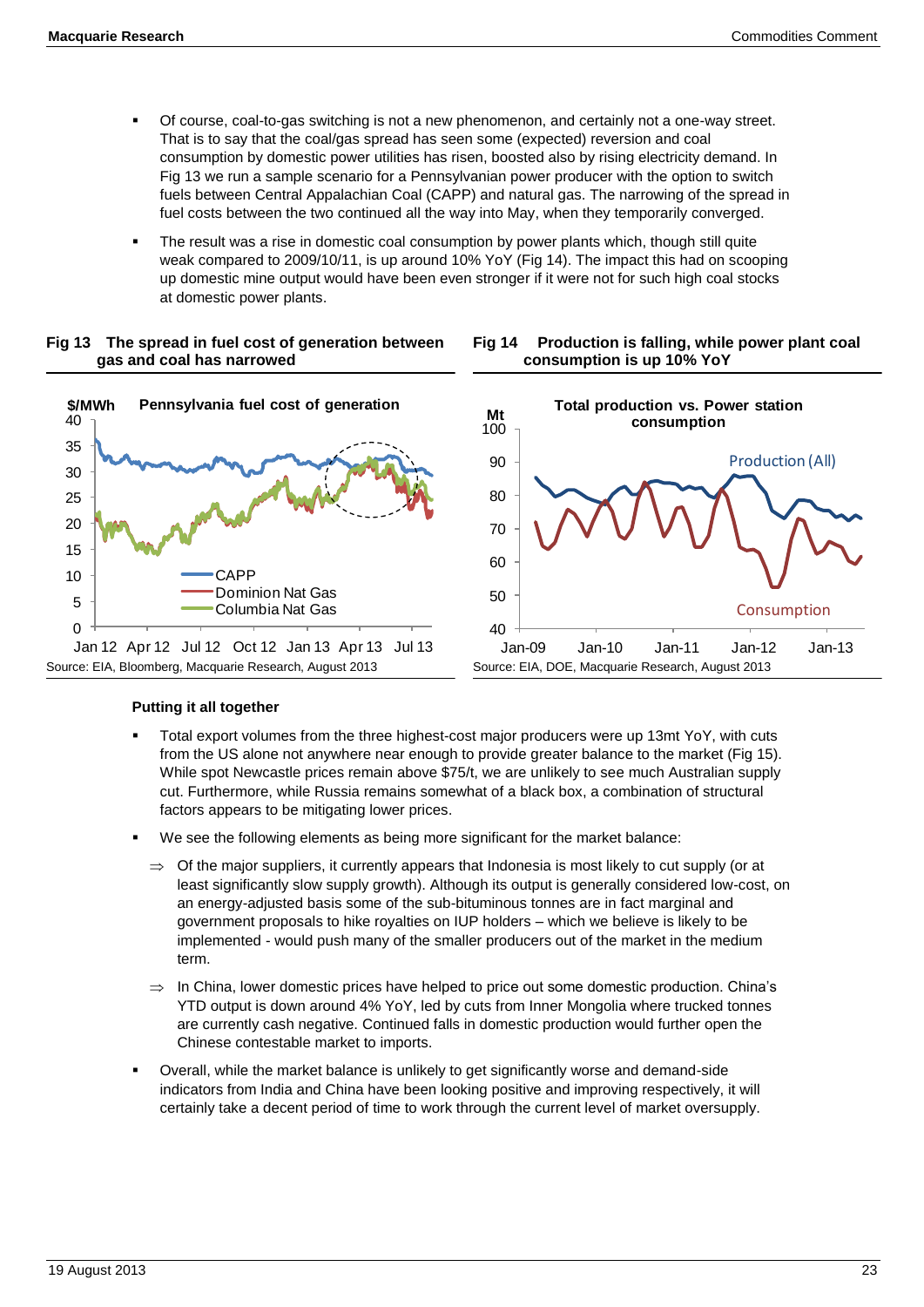

**Fig 15 YoY increase in volumes of thermal coal shipped from Australia, Russia & US**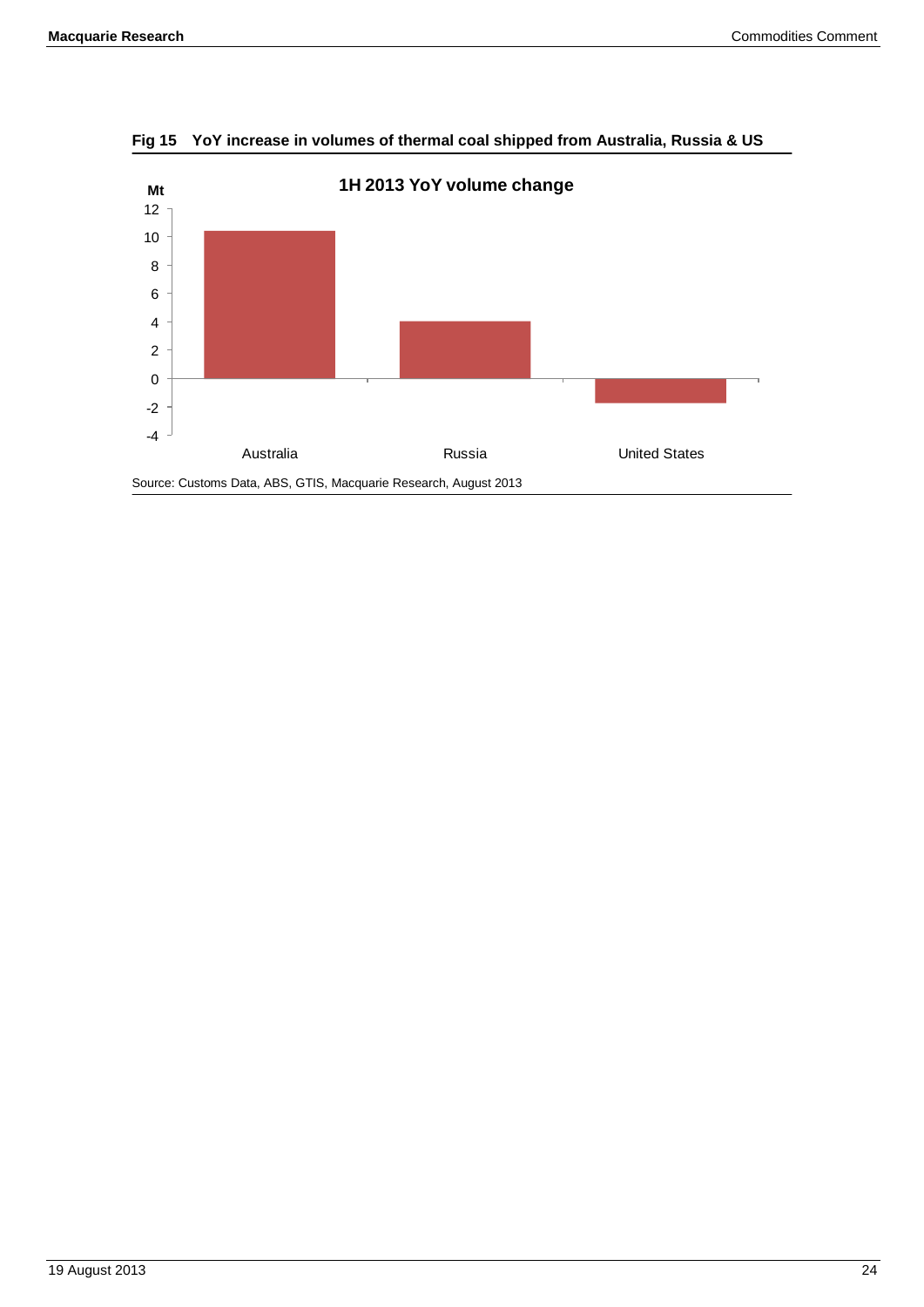## **Important disclosures:**

#### **Recommendation definitions**

**Macquarie - Australia/New Zealand** Outperform – return >3% in excess of benchmark return Neutral – return within 3% of benchmark return Underperform – return >3% below benchmark return

Benchmark return is determined by long term nominal GDP growth plus 12 month forward market dividend yield

#### **Macquarie – Asia/Europe**

Outperform – expected return >+10% Neutral – expected return from -10% to +10% Underperform – expected return <-10%

#### **Macquarie First South - South Africa**

Outperform – expected return >+10% Neutral – expected return from -10% to +10% Underperform – expected return <-10%

#### **Macquarie - Canada**

Outperform – return >5% in excess of benchmark return Neutral – return within 5% of benchmark return Underperform – return >5% below benchmark return

#### **Macquarie - USA**

Outperform (Buy) – return >5% in excess of Russell 3000 index return Neutral (Hold) – return within 5% of Russell 3000 index return

Underperform (Sell)– return >5% below Russell 3000 index return

#### **Volatility index definition\***

This is calculated from the volatility of historical price movements.

**Very high–highest risk** – Stock should be expected to move up or down 60–100% in a year – investors should be aware this stock is highly speculative.

**High** – stock should be expected to move up or down at least 40–60% in a year – investors should be aware this stock could be speculative.

**Medium** – stock should be expected to move up or down at least 30–40% in a year.

**Low–medium** – stock should be expected to move up or down at least 25–30% in a year.

**Low** – stock should be expected to move up or down at least 15–25% in a year. \* Applicable to Asia/Australian/NZ/Canada stocks only

**Recommendations** – 12 months **Note:** Quant recommendations may differ from

Fundamental Analyst recommendations

#### **Financial definitions**

All "Adjusted" data items have had the following adjustments made:

Added back: goodwill amortisation, provision for catastrophe reserves, IFRS derivatives & hedging, IFRS impairments & IFRS interest expense Excluded: non recurring items, asset revals, property revals, appraisal value uplift, preference dividends & minority interests

#### **EPS** = adjusted net profit / efpowa\*

number of shares

**ROA** = adjusted ebit / average total assets **ROA Banks/Insurance** = adjusted net profit /average total assets **ROE** = adjusted net profit / average shareholders funds **Gross cashflow** = adjusted net profit + depreciation \*equivalent fully paid ordinary weighted average

All Reported numbers for Australian/NZ listed stocks are modelled under IFRS (International Financial Reporting Standards).

#### **Recommendation proportions – For quarter ending 30 June 2013**

|              | <b>AU/NZ</b> | Asia   | <b>RSA</b> | <b>USA</b> | CА       | EUR |                                                                                            |
|--------------|--------------|--------|------------|------------|----------|-----|--------------------------------------------------------------------------------------------|
| Outperform   | 49.80%       | 57.68% | 48.05%     | 41.13%     | 61.75%   |     | 47.10% (for US coverage by MCUSA, 8.12% of stocks followed are investment banking clients) |
| Neutral      | 39.85%       | 24.45% | 42.86%     | 54.70%     | 34.42%   |     | 30.89% (for US coverage by MCUSA, 6.60% of stocks followed are investment banking clients) |
| Underperform | 10.35%       | 17.87% | $9.09\%$   | 4.17%      | $3.83\%$ |     | 22.01% (for US coverage by MCUSA, 0.00% of stocks followed are investment banking clients) |
|              |              |        |            |            |          |     |                                                                                            |

#### **Company Specific Disclosures:**

Important disclosure information regarding the subject companies covered in this report is available at www.macquarie.com/disclosures.

#### **Analyst Certification:**

The views expressed in this research accurately reflect the personal views of the analyst(s) about the subject securities or issuers and no part of the compensation of the analyst(s) was, is, or will be directly or indirectly related to the inclusion of specific recommendations or views in this research. The analyst principally responsible for the preparation of this research receives compensation based on overall revenues of Macquarie Group Ltd ABN 94 122 169 279 (AFSL No. 318062) (MGL) and its related entities (the Macquarie Group) and has taken reasonable care to achieve and maintain independence and objectivity in making any recommendations.

#### **General Disclaimers:**

Macquarie Securities (Australia) Ltd; Macquarie Capital (Europe) Ltd; Macquarie Capital Markets Canada Ltd; Macquarie Capital Markets North America Ltd; Macquarie Capital (USA) Inc; Macquarie Capital Securities Ltd and its Taiwan branch; Macquarie Capital Securities (Singapore) Pte Ltd; Macquarie Securities (NZ) Ltd; Macquarie First South Securities (Pty) Limited; Macquarie Capital Securities (India) Pvt Ltd; Macquarie Capital Securities (Malaysia) Sdn Bhd; Macquarie Securities Korea Limited and Macquarie Securities (Thailand) Ltd are not authorized deposit-taking institutions for the purposes of the Banking Act 1959 (Commonwealth of Australia), and their obligations do not represent deposits or other liabilities of Macquarie Bank Limited ABN 46 008 583 542 (MBL) or MGL. MBL does not guarantee or otherwise provide assurance in respect of the obligations of any of the above mentioned entities. MGL provides a guarantee to the Monetary Authority of Singapore in respect of the obligations and liabilities of Macquarie Capital Securities (Singapore) Pte Ltd for up to SGD 35 million. This research has been prepared for the general use of the wholesale clients of the Macquarie Group and must not be copied, either in whole or in part, or distributed to any other person. If you are not the intended recipient you must not use or disclose the information in this research in any way. If you received it in error, please tell us immediately by return e-mail and delete the document. We do not guarantee the integrity of any e-mails or attached files and are not responsible for any changes made to them by any other person. MGL has established and implemented a conflicts policy at group level (which may be revised and updated from time to time) (the "Conflicts Policy") pursuant to regulatory requirements (including the FSA Rules) which sets out how we must seek to identify and manage all material conflicts of interest. Nothing in this research shall be construed as a solicitation to buy or sell any security or product, or to engage in or refrain from engaging in any transaction. In preparing this research, we did not take into account your investment objectives, financial situation or particular needs. Macquarie salespeople, traders and other professionals may provide oral or written market commentary or trading strategies to our clients that reflect opinions which are contrary to the opinions expressed in this research. Macquarie Research produces a variety of research products including, but not limited to, fundamental analysis, macro-economic analysis, quantitative analysis, and trade ideas. Recommendations contained in one type of research product may differ from recommendations contained in other types of research, whether as a result of differing time horizons, methodologies, or otherwise. Before making an investment decision on the basis of this research, you need to consider, with or without the assistance of an adviser, whether the advice is appropriate in light of your particular investment needs, objectives and financial circumstances. There are risks involved in securities trading. The price of securities can and does fluctuate, and an individual security may even become valueless. International investors are reminded of the additional risks inherent in international investments, such as currency fluctuations and international stock market or economic conditions, which may adversely affect the value of the investment. This research is based on information obtained from sources believed to be reliable but we do not make any representation or warranty that it is accurate, complete or up to date. We accept no obligation to correct or update the information or opinions in it. Opinions expressed are subject to change without notice. No member of the Macquarie Group accepts any liability whatsoever for any direct, indirect, consequential or other loss arising from any use of this research and/or further communication in relation to this research. Clients should contact analysts at, and execute transactions through, a Macquarie Group entity in their home jurisdiction unless governing law permits otherwise. The date and timestamp for above share price and market cap is the closed price of the price date. #CLOSE is the final price at which the security is traded in the relevant exchange on the date indicated. **Country-Specific Disclaimers:** 

**Australia**: In Australia, research is issued and distributed by Macquarie Securities (Australia) Ltd (AFSL No. 238947), a participating organisation of the Australian Securities Exchange. **New Zealand**: In New Zealand, research is issued and distributed by Macquarie Securities (NZ) Ltd, a NZX Firm. **Canada**: In Canada, research is prepared, approved and distributed by Macquarie Capital Markets Canada Ltd, a participating organisation of the Toronto Stock Exchange, TSX Venture Exchange & Montréal Exchange. Macquarie Capital Markets North America Ltd., which is a registered brokerdealer and member of FINRA, accepts responsibility for the contents of reports issued by Macquarie Capital Markets Canada Ltd in the United States and sent to US persons. Any person wishing to effect transactions in the securities described in the reports issued by Macquarie Capital Markets Canada Ltd should do so with Macquarie Capital Markets North America Ltd. The Research Distribution Policy of Macquarie Capital Markets Canada Ltd is to allow all clients that are entitled to have equal access to our research. **United Kingdom**: In the United Kingdom, research is issued and